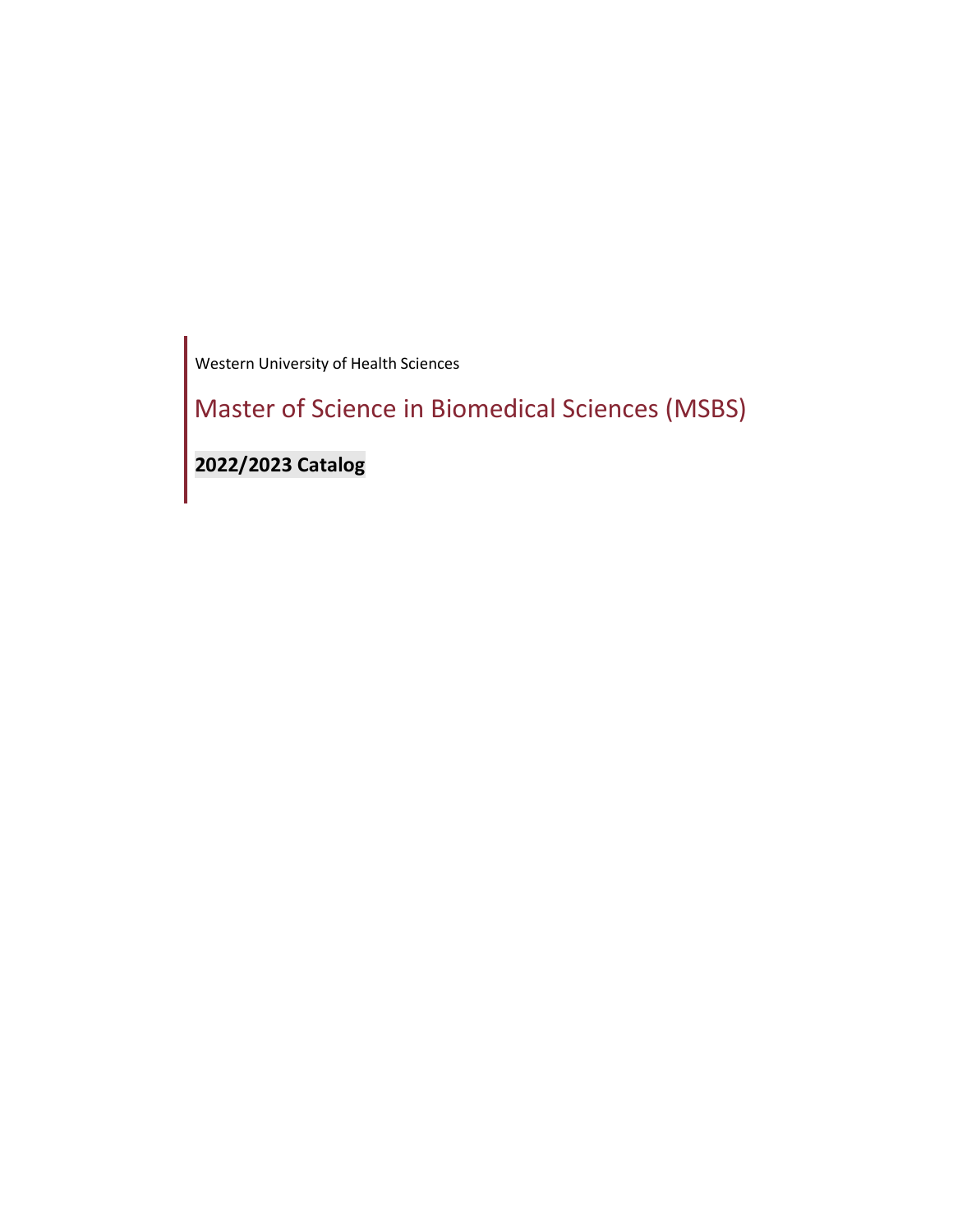# <span id="page-1-0"></span>**COVID-19 Impact**

The contents of this 2022-2023 catalog reflect standard operating conditions for the academic year. However, the global COVID-19 pandemic has resulted in a rapidly changing environment for higher education, and Western University of Health Sciences will respond to those changes in the interest of the health and well-being of all our students, faculty, staff, and administration. Changes to COVID-19 Vaccine policy, procedure and practice may be necessary from time to time, and these changes will be published using typical communication channels, including mail, email, publication to the [university web site,](https://www.westernu.edu/covid-19/) press releases, and other channels as deemed appropriate. These changes may supplement and supersede any inconsistent provisions found in this Catalog.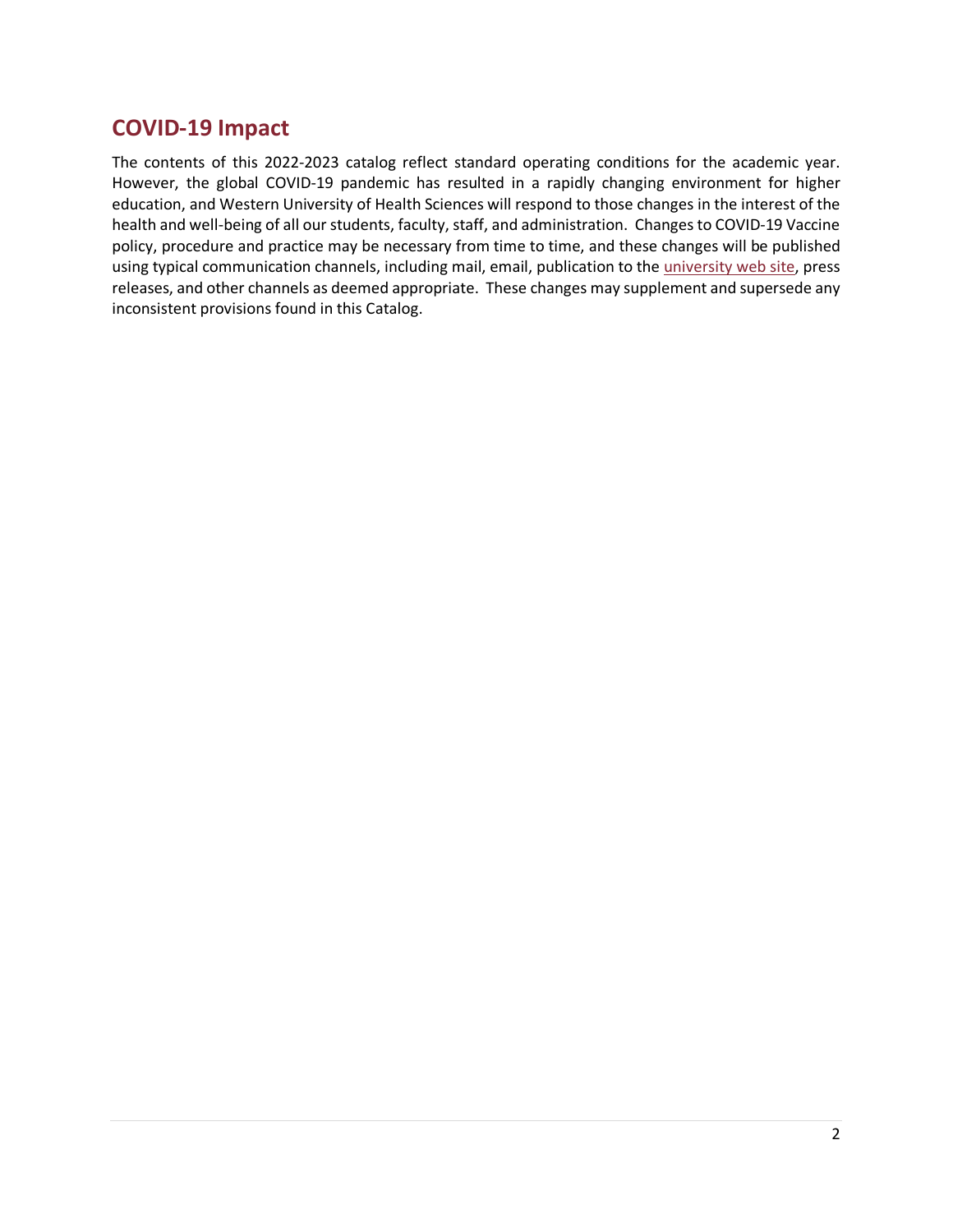# **Table of Contents**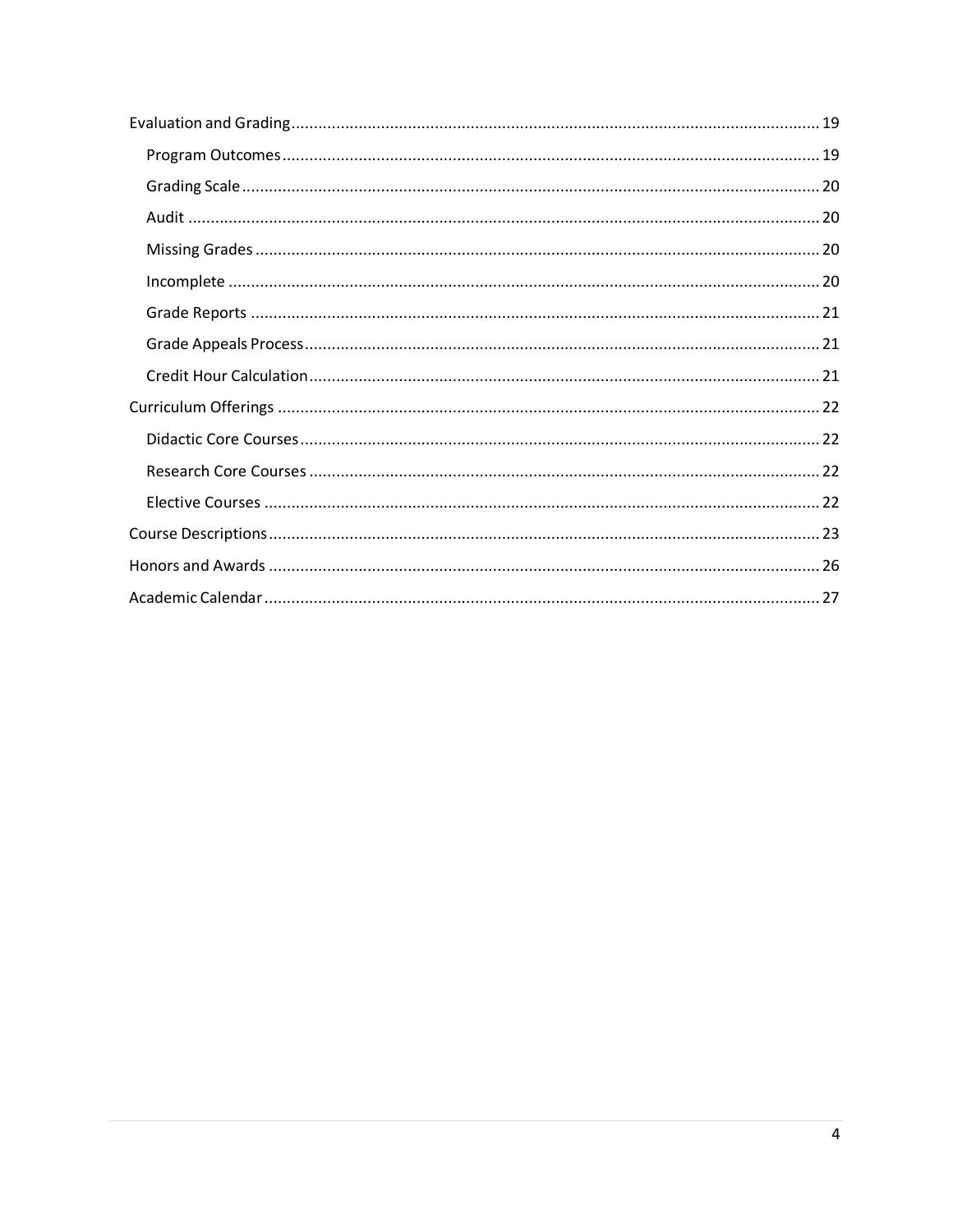# <span id="page-4-0"></span>**Graduate College of Biomedical Sciences**

# *Master of Science in Biomedical Sciences (MSBS)*

# <span id="page-4-1"></span>**Accreditation**

Western University of Health Sciences is accredited by the Senior College and University Commission of the Western Association of Schools and Colleges (WASC). WASC's statement of accreditation status can be found at [http://www.wascsenior.org/institutions/western-university-health-sciences.](http://www.wascsenior.org/institutions/western-university-health-sciences) You may contact WASC at 985 Atlantic Avenue, Suite 100, Alameda, CA 94501. Phone: (310) 748-9001, Fax: (310) 748-9797, E-mail: [wascsr@wascsenior.org.](mailto:wascsr@wascsenior.org) WASC is a non-profit organization that evaluates the quality and educational effectiveness of schools, colleges, and universities. WASC is one of six regional accreditation agencies in the United States. While it is not officially regulated by the government, it is regularly reviewed by the [US Department of Education](http://www.ed.gov/) and th[e Council for Higher Education Accreditation.](http://www.chea.org/)

#### <span id="page-4-2"></span>**Complaints Regarding WASC Accreditation Standards**

Western University of Health Sciences is committed to meeting and exceeding the standards for accreditation of colleges and universities as described by the Accrediting Commission for Senior Colleges and Universities of the Western Association of Schools and Colleges (WASC). It is the policy of Western University of Health Sciences that a student, employee, or other constituent of the University that believes that they University may not be in compliance with the standards of accreditation has a right to file a complaint can view the complaint submission process at: [http://www.wascsenior.org/comments.](http://www.wascsenior.org/comments)

# <span id="page-4-3"></span>**General Information**

#### <span id="page-4-4"></span>**Program Overview**

A minimum of 40 semester credit hours are required for completion of the MSBS program. The program emphasizes training in modern methodology in the biomedical sciences with a broad range of skills and expertise acquired through core courses, electives, and research.

The MSBS currently offers a variety of learning experiences for students interested in pursuing a career or PhD in research, those interested in gaining acceptance to a professional health sciences program (e.g. DO, PA, DDS) or preparation for career opportunities in Translational Medicine, Bioinformatics, and Healthcare Bioinformatics. Please see the Curriculum Offerings Section of this catalog for specific requirements of the MSBS degree.

#### <span id="page-4-5"></span>**Final Year Teach-Out**

Effective July 1, 2022, the Graduate College of Biomedical Sciences will be closed and no longer accept new student cohorts. With this closure, WesternU is committed to ensuring that the final MSBS year will be occur with minimal disruption to its students. Consequently, the final year of the MSBS program will consist of the same coursework as described in the previous catalog and incorporated herein. The final year of the program will be administered out of the Office of the VP for Research and Biotechnology, who also serves as the Acting Dean of the final year teach-out of the MSBS program.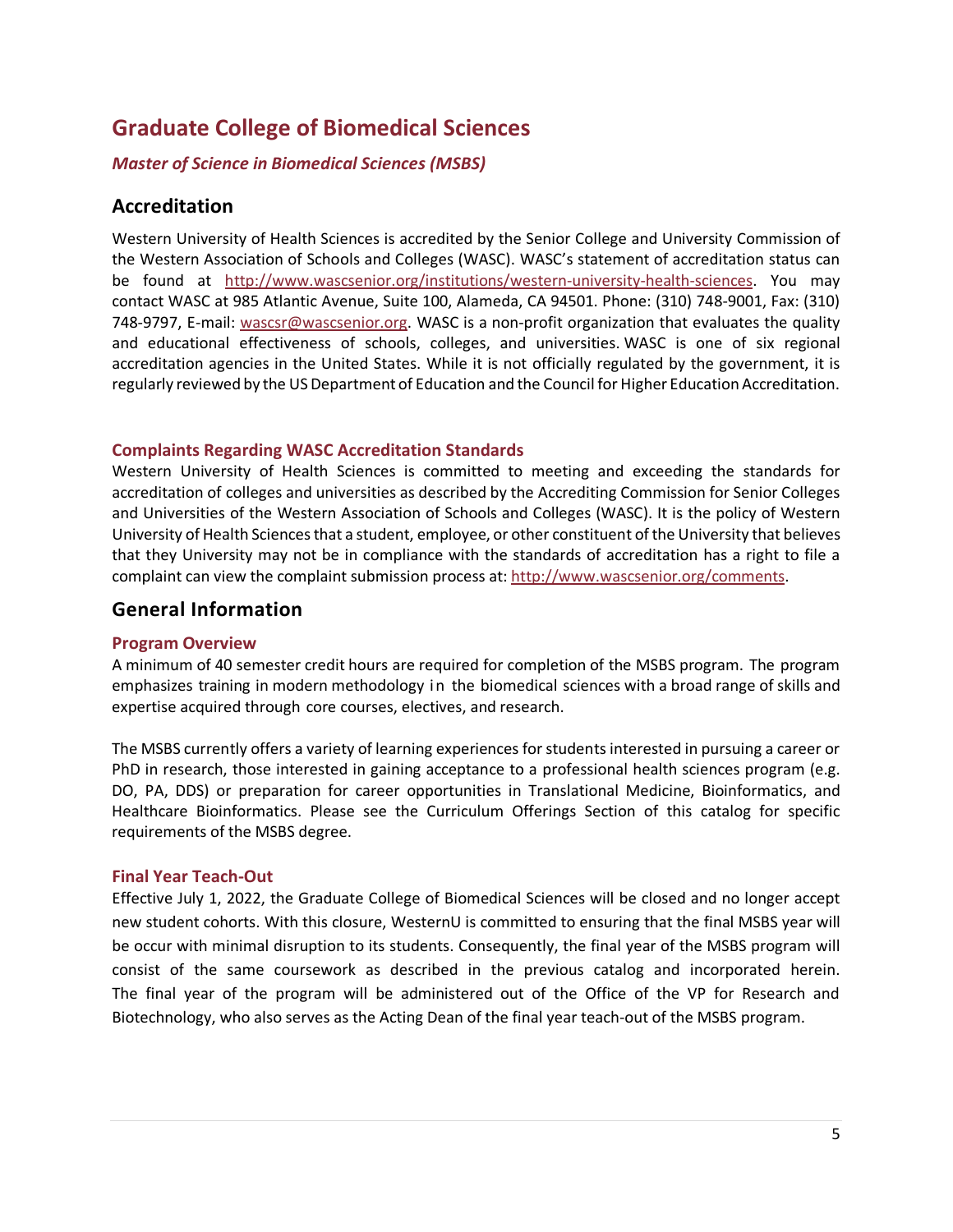#### <span id="page-5-0"></span>**Program Faculty**

Program faculty are from the multiple colleges at WesternU. Their research interests span from cell biology, pharmacology, molecular biology, microbiology, biochemistry, structural biology, immunology, neuroscience, anatomy, and physiology, to genomics and bioinformatics.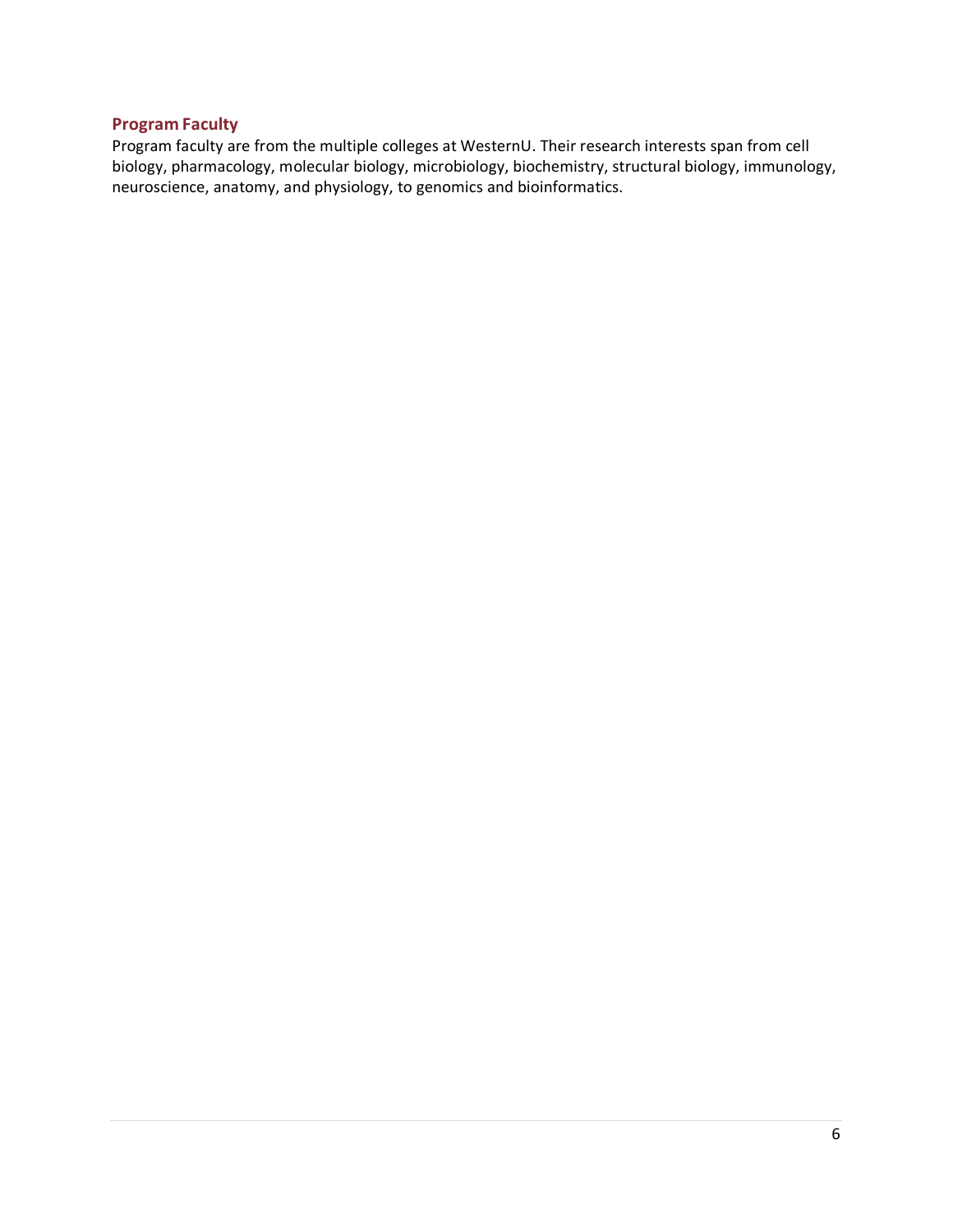# <span id="page-6-0"></span>**Personal Competencies for Admission and Matriculation**

A candidate for admission to the MSBS program must possess, or be able to achieve through a reasonable accommodation, certain intellectual, social, behavioral, and physical abilities, that would enable the individual to acquire the knowledge and technical skills needed to complete program curriculum and formulate a culminating thesis within their specific field of study. Upon matriculation to the program, the student must continue to possess, or be able to achieve through a reasonable accommodation, the personal competencies outlined below throughout their progression in the MSBS program. Graduates of the program are eligible for a myriad of possible futures including working in the biomedical sectors and further study toward a PhD or professional degree. As a result, it is preferred that students have the intellectual ability to learn, integrate, analyze, and synthesize numerical, visual, and textual information within the field of biomedical sciences' research. They should also be able to effectively and accurately integrate this information and communicate it to others by both oral and written means.

A candidate for the MSBS program is preferred to have the following abilities and skills and be able to perform all of the following essential functions, which include but are not limited to the areas below. For candidates or students who require a reasonable accommodation in order to meet the competencies outlined below, please contact the Harris Family Center for Disability and Health Policy (HFCDHP) at (909) 469-5297.

Under all circumstances, a candidate or student should be able to perform the following in a reasonably independent manner, with or without a reasonable accommodation:

#### **Intellectual and Cognitive Abilities**

Candidates should demonstrate abilities in measurement, reasoning, analysis, and synthesis of acquired data and knowledge.

#### **Communication**

Candidates should be able to demonstrate oral and written communication skills, which include generating clear articulations of their research and formulating scientific arguments.

#### **Collaboration**

Candidates should demonstrate the ability to participate in an inclusive learning community such as working within a team amongst other students and laboratory staff.

#### **Laboratory and Research Experience**

Candidates are preferred to have a prior hands-on laboratory experience.

### **Ethical Standards**

Candidates should demonstrate the ability to reason through ethically questionable situations.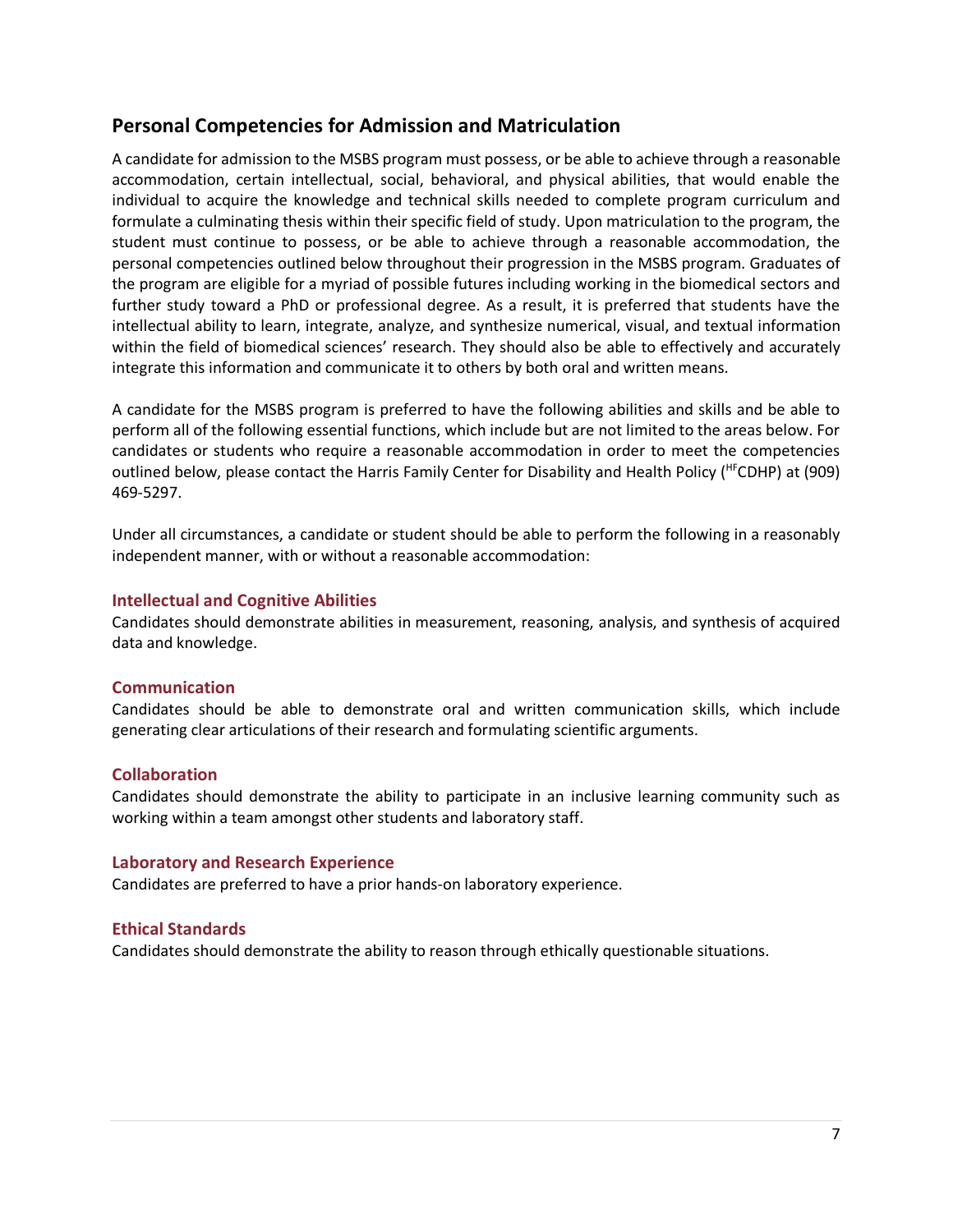# <span id="page-7-0"></span>**Admissions Policies and Procedures**

#### <span id="page-7-1"></span>**Non-Discrimination Policy**

In accordance with all applicable federal, state, and local laws, Western University of Health Sciences (WesternU) is committed to ensuring a campus community free from unlawful discrimination. Accordingly, WesternU prohibits unlawful discrimination on the basis of race, color, national origin ancestry, citizenship, ethnicity, creed, religion or religious creed, sex or gender (including gender identity), marital status, sexual orientation, disability (both physical and mental) including HIV and AIDS, medical condition (cancer and genetic characteristics), pregnancy (which includes childbirth, breastfeeding and medical conditions related to pregnancy, childbirth or breastfeeding), age, genetic information, military and veteran status, or any other characteristic protected under applicable law, in the administration of its programs or activities. WesternU also prohibits unlawful harassment, including Sexual Harassment. Lastly, WesternU is committed to providing equal access to and equal opportunities to all members of its campus community in accordance with all applicable laws.

This non-discrimination policy applies to applicants, students, and alumni. Additional nondiscrimination information can be found in the Nondiscrimination, Anti-Harassment, and Anti-Retaliation Policy, located in the University Catalog.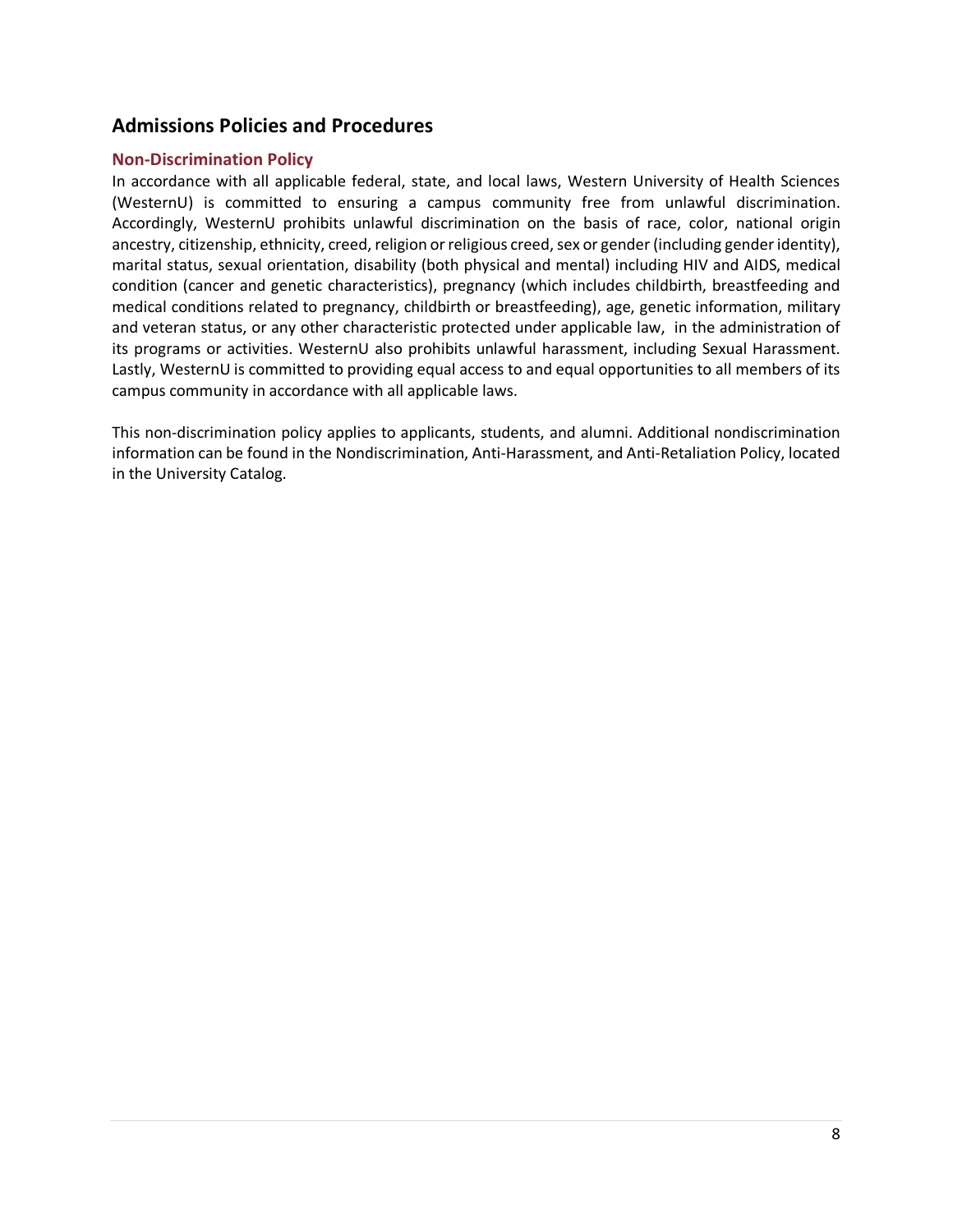# <span id="page-8-0"></span>**Registration**

All WesternU students are required to register by the registration deadlines specified by the University Registrar. Registration dates are posted on the [Registrar's Office](http://www.westernu.edu/registrar/registration-information/) website. Failure to register by the deadline may be grounds for administrative withdrawal. All students registering after the posted deadline will be assessed a \$30.00 per business day late fee.

Full tuition and fees and all prior debts must be paid in full on or by posted deadlines each academic year. Matriculation is subject to the satisfactory completion of all academic requirements and payment of all outstanding debts to the University. The receipt of the final transcript(s) from all colleges/universities attended and a physical examination with documentation of required immunizations (if applicable) prior to registration are additional requirements for incoming students.

### <span id="page-8-1"></span>**Registration Late Fee Appeals**

If you are assessed late fees for a registration period, you may submit an appeal to the Office of the Registrar. For additional information on the appeal process, please see th[e Registration Late Fees](http://www.westernu.edu/registrar/registration-information/registration-late-fees/) page on the Registrar's Office website.

# <span id="page-8-2"></span>**Student Health Insurance Requirement**

All full-time students at Western University of Health Sciences are required to have active health insurance while enrolled. All students are automatically assessed half of the entire year's insurance premium and will be enrolled in the student health insurance plan until they submit proof of coverage that meets the University's requirements. For additional information on student health insurance requirements and/or waiving out of the student health insurance plan, please see the [Student Health Insurance](http://www.westernu.edu/registrar/registration-information/student-health-insurance/) page on the Registrar's Office website.

# <span id="page-8-3"></span>**Student Initiated Changes in Enrollment Status**

### *Course Add*

Students may only add a class if less than 20% of the course has been completed. Requests submitted beyond this timeframe will not be permitted. To add a course the student must first meet with his/her research/thesis advisor. If he/she approves this request, the student must then get the written consent of the course director, followed by the Acting Dean of the GCBS. Finalized paperwork should then be submitted to the Office of Academic and Student Affairs, who will ensure it is sent over to the Registrar's office.

### *Course Drop/Withdrawal*

Students may voluntarily drop a class by completing the necessary following the workflow as described above for adding courses. Course drops are processed as follows:

| 0-20% of Course Completed<br>(Based on Course Start/End Dates) | Course is removed from student's registration and<br>will not appear on student's academic transcript. |
|----------------------------------------------------------------|--------------------------------------------------------------------------------------------------------|
| 20-99% of Course Completed                                     | Course is assigned a grade of 'W' to indicate the                                                      |
| (Based on Course Start/End Dates)                              | student withdrew from the course. 'W' grades will                                                      |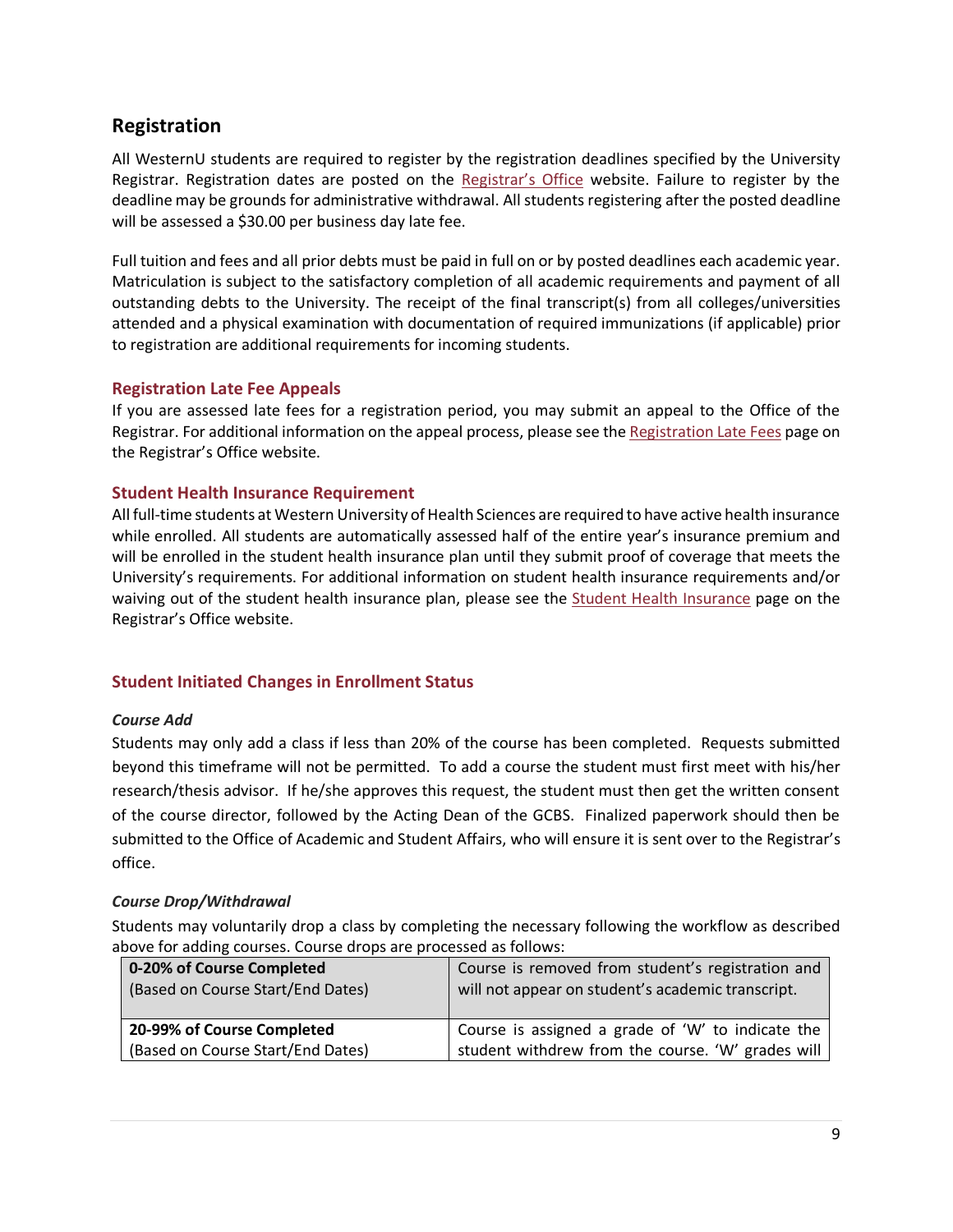|                                   | appear on the student's academic transcript but will<br>not be included in the student's GPA calculation. |  |
|-----------------------------------|-----------------------------------------------------------------------------------------------------------|--|
| 100% of Course Completed          | Course is assigned the grade earned.                                                                      |  |
| (Based on Course Start/End Dates) |                                                                                                           |  |

### *Time off Requests*

The GCBS recognizes that occasionally a student must miss a mandatory curricular activity due to a required or an unavoidable circumstance. If a student needs to be excused for any length of time, he/she must submit a request using the Time-Off Request (TOR) Form available from the Office of Academic and Student Affairs. Students are allowed a maximum of three (3) absences per semester.

#### *Timeframe for Submitting Requests*

For **planned absences** (known in advance of the curricular activity) the TOR Form and all necessary documentation should be submitted no less than 14 days prior. Examples of planned absences include, but are not limited to, scheduled religious observances, interviews, conferences (see additional requirements below), immediate family weddings/funerals/graduations, surgeries, and other medical procedures that cannot be done during academic breaks.

**For unplanned absences (known just prior to the curricular activity)** the TOR Form must be submitted by the end of the scheduled curricular activity. If documentation is not available at the time, the TOR is submitted, documentation must be submitted prior to the scheduled make-up opportunity, or within 72 hours (whichever comes first). Requests may not be approved if documentation is received after 72 hours. If a student is absent due to an illness, a note from a health care provider is required for absences that exceed more than two (2) days.

Examples of unplanned absences include, but are not limited to, acute personal illness, a traffic accident, and acute illness or death of a family member.

#### *Leave of Absence*

A student may request a Leave of Absence (LOA) with the occurrence of a medical emergency or illness, personal issues, financial hardship, or military service. Students must be in good academic standing to be eligible for a Leave of Absence. For additional information on the University's Leave of Absence policy, please see 'Student Initiated Changes in Enrollment Status' in the University Catalog, General Academic Policies and Procedures section.

#### *Withdrawal from University/Academic Program*

Matriculation at the University is a privilege granted in consideration of specified levels of performance and of maintaining the established standards of scholarship and personal and professional conduct. The University reserves the right to require withdrawal at any time it deems necessary to safeguard its standards of scholarship, conduct, and orderly operation. The student concedes this right by act of matriculation. For additional information on withdrawing from the MSBS program, please see 'Student Initiated Changes in Enrollment Status' in the University Catalog, General Academic Policies and Procedures section.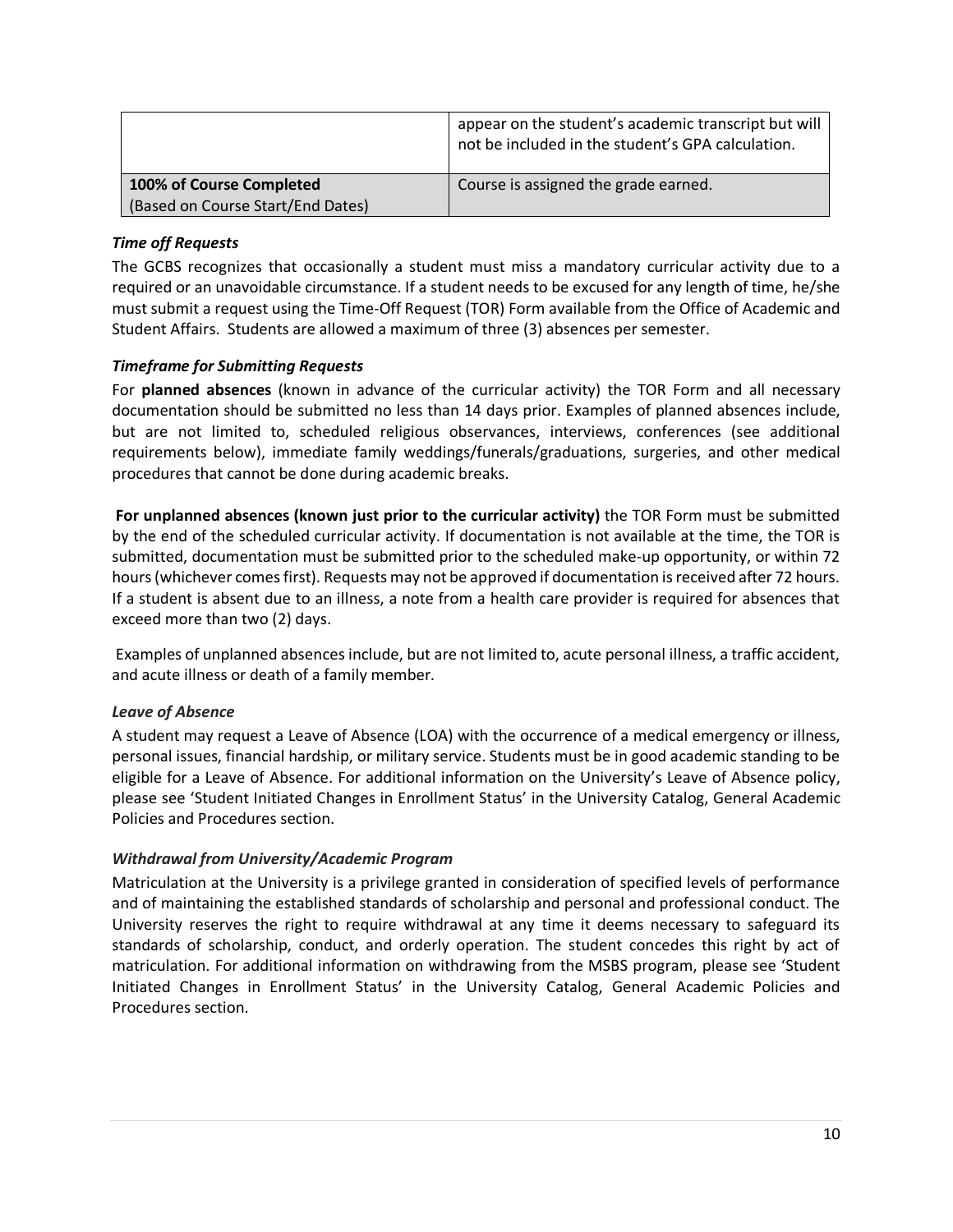#### <span id="page-10-0"></span>**Full-Time/Part-Time Status**

All MSBS students enrolled in at least 10.00 credit hours are considered full-time students. Students enrolled in 7.50 – 9.99 credit hours are considered three-quarter-time students. Students enrolled in 5.00 – 6.59 credit hours are considered part-time students.

#### <span id="page-10-1"></span>**Time Limits**

The Master of Science in Biomedical Sciences program is designed to be completed in two (2) years of fulltime study. The requirements for the degree must be fulfilled within three (3) years from the date of matriculation to the program. Students who are unable to meet the three-year time limit for the MSBS program may be subject to administrative withdrawal.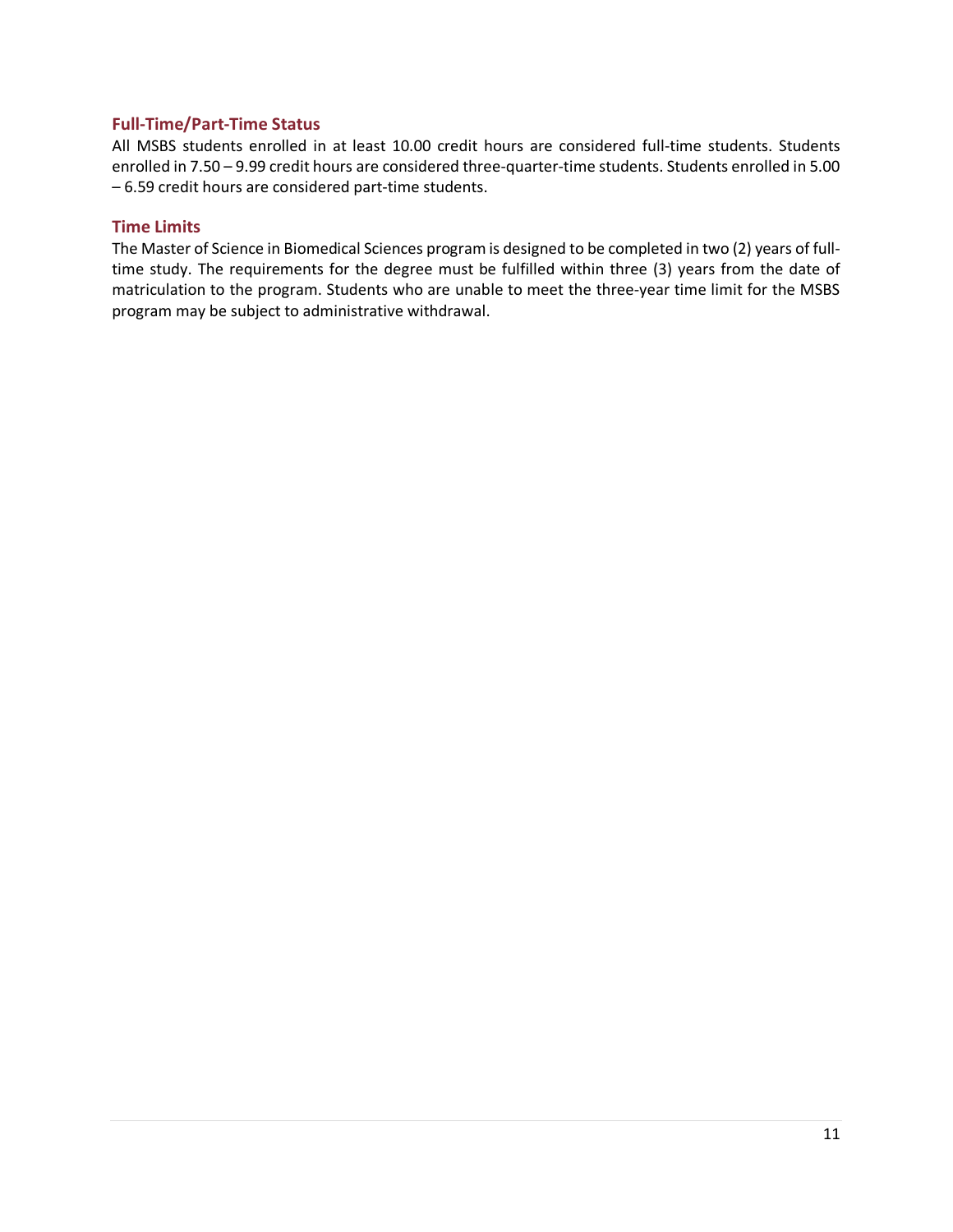# <span id="page-11-0"></span>**Tuition and Fees**

By action of the Board of Trustees, MSBS tuition and fees for the 2022/2023 academic year (subject to change) are as follows:

# <span id="page-11-1"></span>**Other Fees and Expenses**

| \$30.00  | Late Registration Fee (Per Business Day) |
|----------|------------------------------------------|
| \$50.00  | Late Payment Fee (per month)             |
| \$350.00 | <b>Graduation Fee</b>                    |
| \$470.00 | Annual Parking Permit (Auto)             |
| \$40.00  | Locker Key Replacement Charge            |
| \$10.00  | <b>Official Transcript (Each)</b>        |
| \$21.00  | Rush Transcript, First Class Mail (Each) |
| \$25.00  | Rush Transcript, Federal Express (Each)  |
| \$10.00  | <b>Student ID Replacement Fee</b>        |

# <span id="page-11-2"></span>**Financial Support**

Financial support, which includes scholarships, is available to a small number of qualified applicants on a limited, competitive basis.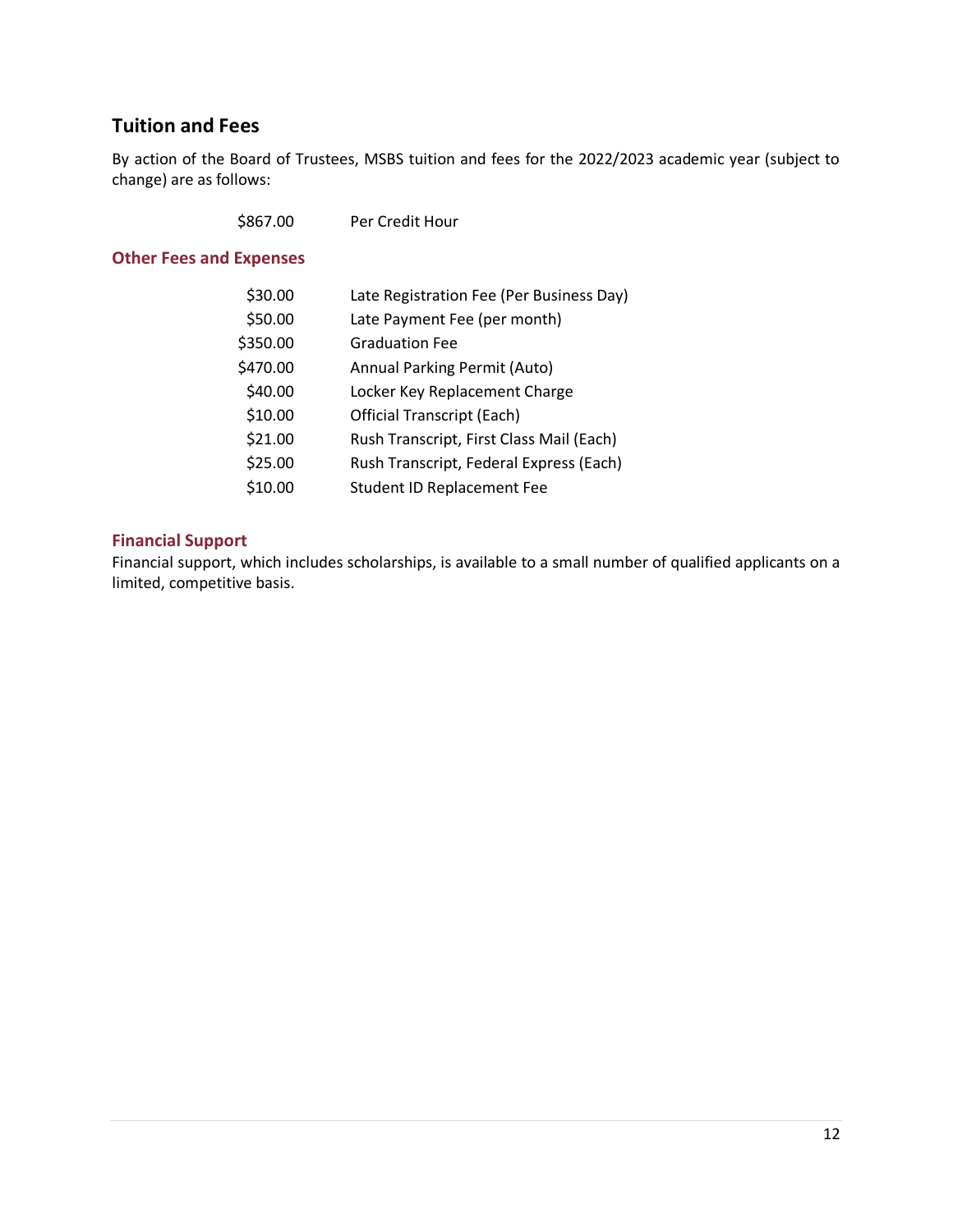# <span id="page-12-0"></span>**General Academic Policies and Procedures**

### <span id="page-12-1"></span>**Attendance and Participation**

Students will come prepared and adhere to established times for classes, assessments, laboratories, rotations and meetings. Student attendance is required at all scheduled instructional periods. Absence from instructional periods for any reason does not relieve students from responsibility for the material covered during the periods missed. In order to receive an excused absence for instructional sessions, exams and assignments, it must be due to medical and emergency grounds and a TOR should be submitted and approved.

Three or more unexcused absences will be viewed as a violation of the Standards of Academic Integrity, Professionalism and Student Conduct, will be noted in the student's record, and may be grounds for a meeting with the Student Performance Committee (SPC). Consequences of this meeting may include placing the student on probation or suspension. If a student is reported as having arrived late to a class three times without an excuse, a note may be made in their record. Additionally, students with more than six unexcused tardies may be viewed in violation of the Standards of Academic Integrity, Professionalism and Student Conduct and may be called for a meeting with the SPC. Consequences of this meeting could include placing the student on probation or suspension.

#### *Vacation*

Students receive three weeks' vacation each year; two weeks over the Winter Break and one week for Spring Break. Students may not expect to take more time than this and may not leave early or return late from the break. Vacations are not provided during academic semesters.

#### <span id="page-12-2"></span>**Graduation Requirements**

Obtaining the Master of Biomedical Sciences Degree will be based on cumulative GPA (minimum of 3.0), including the writing, presentation, and defense of a thesis. The Thesis Committee shall convene at least twice per year to ensure satisfactory progress is being made. MSBS candidates are required to present their thesis to their Thesis Committee for approval. In addition, students will be required to defend their dissertation during an oral presentation at the end of their program. The Thesis Committee consists of at least three faculty members (the faculty advisor plus two other faculty members). The Chair and at least one other member of the committee must be full-time faculty at Western University of Health Sciences. Upon satisfactorily passing all exams, students are to provide an electronic copy of their thesis to the Acting Dean..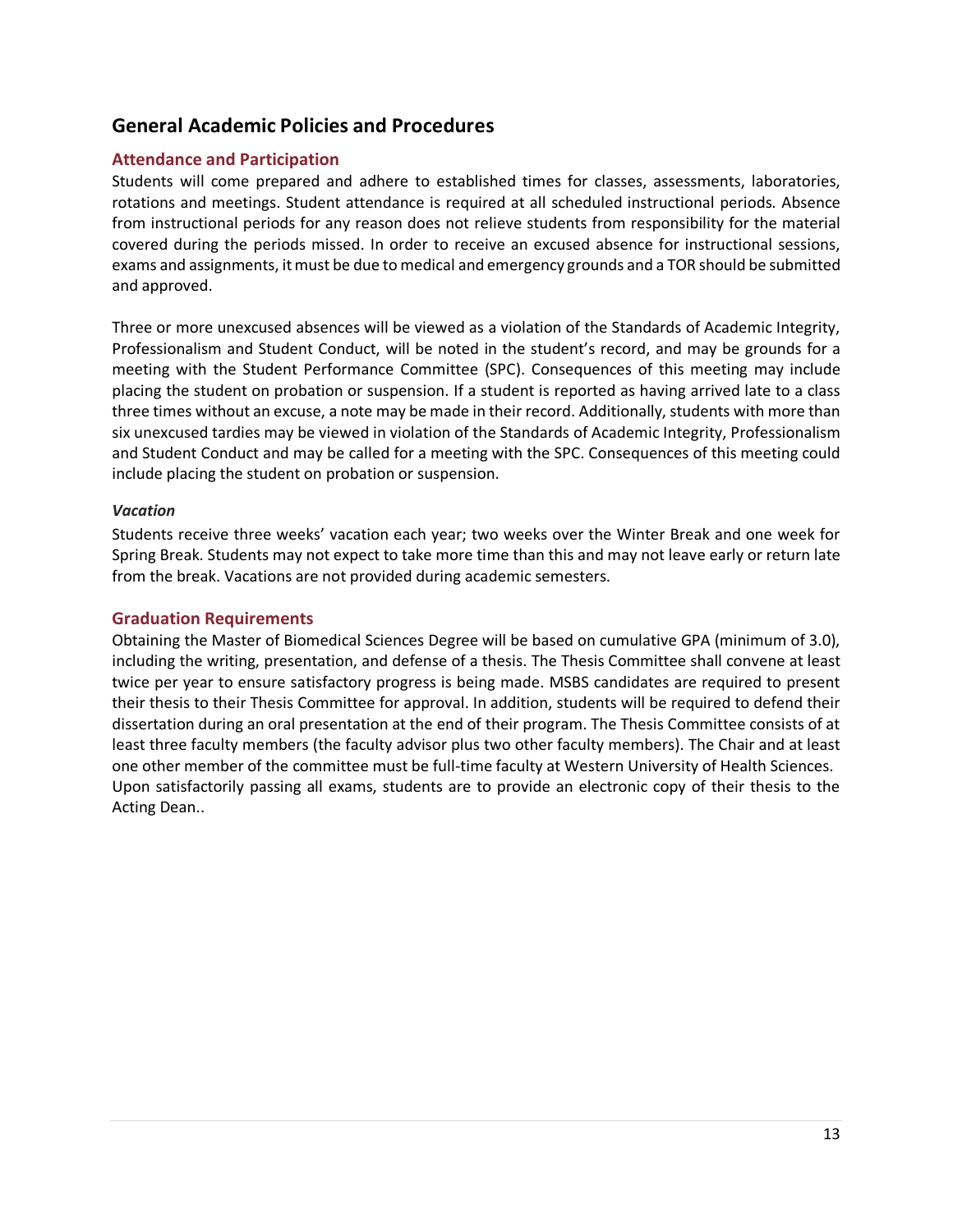# <span id="page-13-0"></span>**Standards of Academic Integrity, Professionalism and Student Conduct**

The University Standards of Academic Integrity, Professionalism, and Student Conduct can be located in the University Catalog. The standards outlined below are in addition to those outlined in the University Catalog. Students are expected to be aware of, and abide by, both University and applicable College policies.

#### <span id="page-13-1"></span>**GCBS Honor Code**

Honesty and integrity are among the most valued traits of academic researchers and health care professionals. Each student is expected to assume personal responsibility for those traits. Academic dishonesty includes cheating, plagiarism, using unauthorized resources during examination(s), sabotaging other students and mentors' research and signing another person's name to an attendance or examination document. Matters of academic dishonesty and professional misconduct will be handled consistently with the University's guidelines for Hearings involving alleged violations of the standards of professional conduct as described in the University's General Academic Policies and Procedures. Any individual who witnesses or becomes aware of a possible violation of the Honor Code is bound to report the incident. Staff or students must report the incident to the Acting Dean.

#### <span id="page-13-2"></span>**Student Conduct Violations**

Upon receipt of an allegation of misconduct, an ad hoc Student Performance Committee consisting of faculty who teach in the MSBS program or mentor MSBS thesis students will investigate the allegation and forward a recommendation on a course of appropriate action to the Acting Dean. Potential sanctions could include placing the student on probation; requiring the student to undertake specific remedial activities, suspension for a defined period of time, or dismissal from the program. Decisions of the Acting Dean may be appealed following the procedure outlined in the 'Student Appeal Process' section of the University Catalog.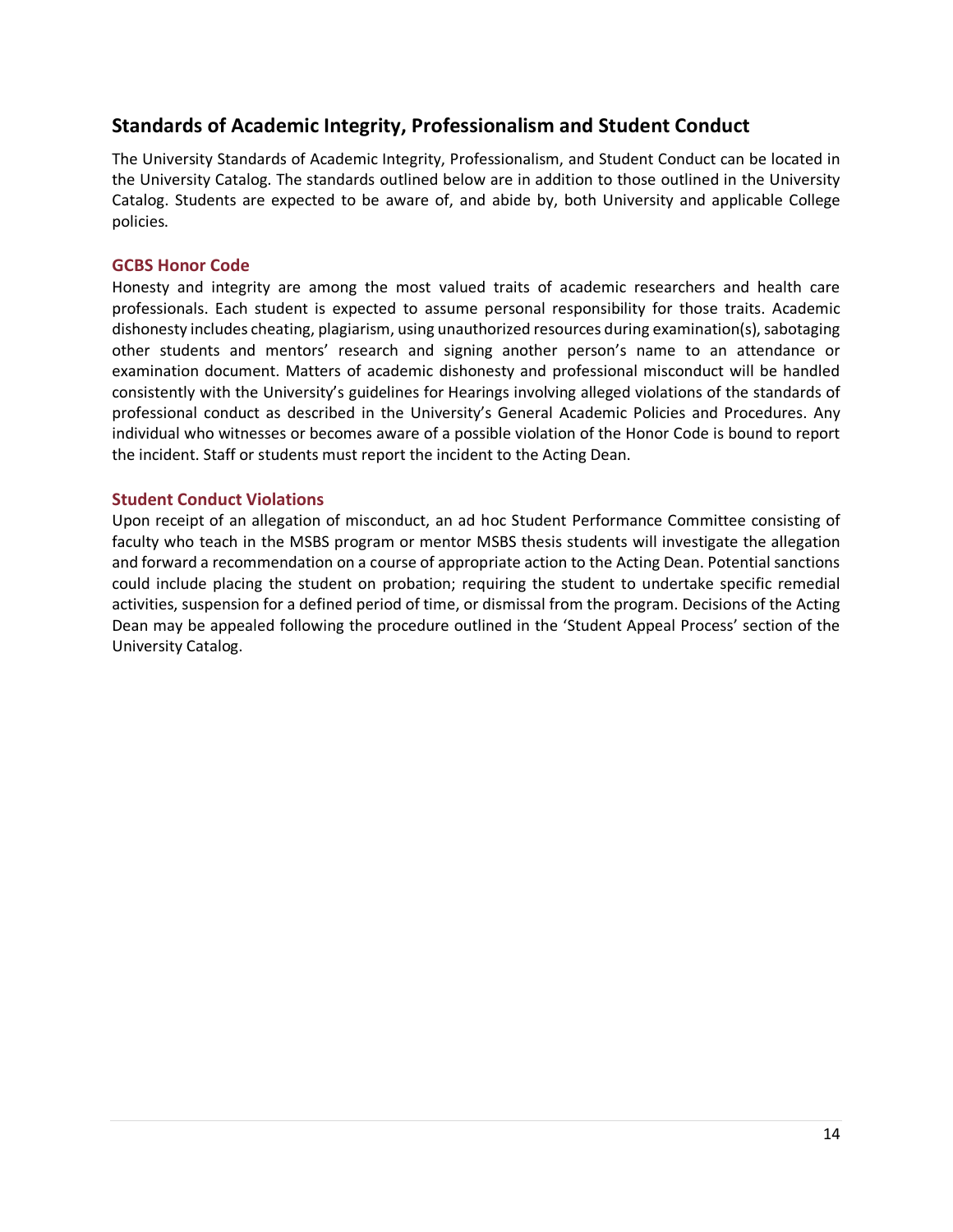# <span id="page-14-0"></span>**Standards of Academic Progress**

MSBS students must maintain a cumulative GPA of 3.00 or higher on a semester basis to be considered making satisfactory academic progress (SAP).

### <span id="page-14-1"></span>**Student Performance Committee**

The Student Performance Committee (SPC) is charged with the following responsibilities: (a) to review, at the end of each semester, the academic achievement and comprehensive evidence of progress of all students who are pursuing the MSBS degree; and (b) to receive reports from the Office of Academic and Student Affairs regarding any student whose professional or personal conduct is deemed unsatisfactory. Appropriate professional and personal conduct is defined by the University's and College's Standards of Academic Integrity, Professionalism and Student Conduct. At the time of the semester evaluation of each student by the SPC, if a student is found not to be meeting satisfactory academic progress because of failure to meet GPA requirements or time to degree limit is exceeded, the student may be subject to either dismissal or administrative withdrawal.

The Student Performance Committee is an ad hoc committee consisting of faculty who teach in the MSBS program and/or mentor MSBS students.

### <span id="page-14-2"></span>**Graduation**

A student will be recommended for the Master of Science in Biomedical Sciences degree provided that they:

- 1. Are not on probation or suspension and has completed all prescribed academic requirements with a cumulative grade point average of 3.00 or higher and they have no outstanding grade of "I" or "NCR," or "U." A 2.00 (C) grade earned in any class may be applied toward graduation only if the cumulative grade point average at the time of application for graduation continues at a minimum of 3.00 (B).
- 2. Have satisfactorily completed and orally defended a written thesis.
- 3. Have demonstrated no serious deficiencies in ethical, professional, or personal conduct as defined in the University Catalog, General Academic Policies and Procedures section, which would make it inappropriate to award the degree of Master of Science in Biomedical Sciences.
- 4. Have complied with all the legal and financial requirements of the University, as stated in the University Catalog.
- 5. Have attended and participated in the Commencement ceremony at which time the Master of Science in Biomedical Sciences degree is conferred. Unless special permission has been granted by the Acting Dean, each student must participate in his or her respective commencement ceremony. If the Acting Dean grants special permission for excusal from commencement, the graduate may be required to present themselves before the Acting Dean, or Acting Dean's designee, at another specified date before their diploma will be released. Requests for excusal will only be granted for extenuating circumstances, such as a prior military commitment, or death in the family.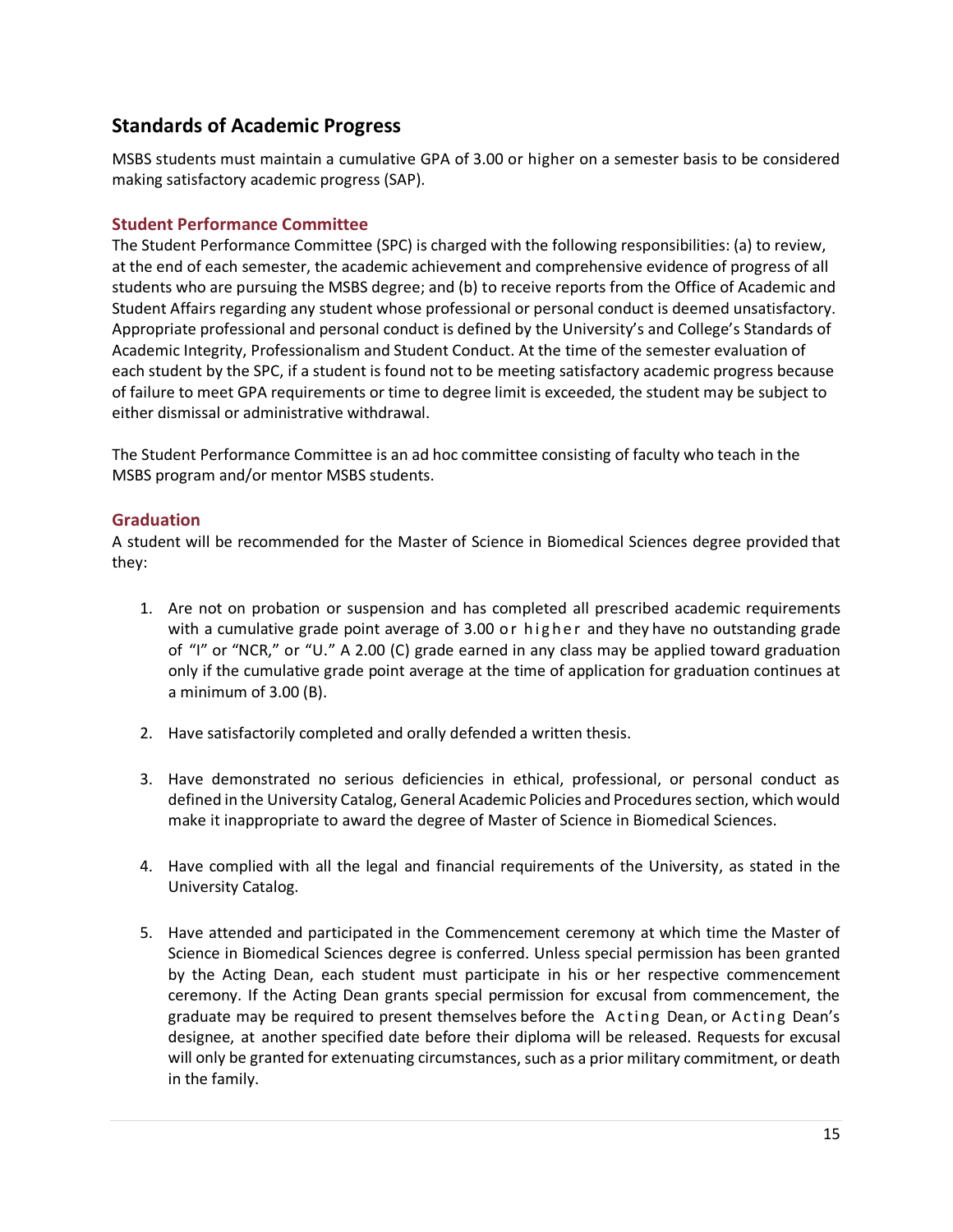Students may participate in commencement activities provided they will complete all requirements of the program by December 31 of that calendar year. No student will receive the degree until they have completed all requirements for graduation. Degrees will be dated as appropriate to completion date.

### <span id="page-15-0"></span>**Adverse Actions**

#### *Probation*

Students may be placed on Probation for the following reasons (these are in addition to the reasons listed in the Standards of Academic Progress section of the University Catalog).

- 1. Inadequate academic progress as determined by the Student Performance Committee. This includes, but is not limited to, receiving a "U" grade in any course.
- 2. A semester or cumulative grade point average below 3.00.
- 3. When directed to repeat a year for academic reasons.
- 4. Failure to perform in a professional manner.
- 5. Serious deficiencies in ethical or personal conduct.

A student placed on probation for receiving a grade of "U" or for a semester or cumulative GPA less than 3.00 in a given semester will be removed from probation after one semester, provided they have regained a cumulative GPA of at least 3.00 and/or have remediated the failed course. Students on probation are to remove themselves from all leadership roles in co-curricular activities associated with the University and/or with professional associations.

#### *Financial Aid Warning Policy*

If a student is not achieving satisfactory academic progress (SAP) they may be placed on "Financial Aid Warning" status for the next payment period and continue to receive Title IV aid for that period. Students who fail to make SAP by the end of that payment period lose Title IV aid eligibility.

It is the policy of the Financial Aid Office (FAO) that once a student has been placed on academic probation for not meeting SAP standards as defined by the college, the FAO will automatically place the student in a Financial Aid Warning status. During the next academic term if the student does not meet SAP standards and the college places the student on academic suspension, the student will no longer be eligible for financial aid. If the student appeals the academic suspension and the appeal is approved, financial aid will be reinstated. If the student is directed to audit courses those courses may not be covered by financial aid.

#### *Tutorial Assistance Program*

A Tutorial Assistance Program (TAP) has been established to assist students experiencing academic difficulty. Students will be recommended for this program by the Office of Academic and Student Affairs. Students may also self-identify to TAP to receive assistance. The tutors will be chosen on the recommendation of Office of the Acting Dean. Group tutoring is the methodology most used by the TAP department. For assistance, contact the Learning Enhancement and Academic Development Office (LEAD).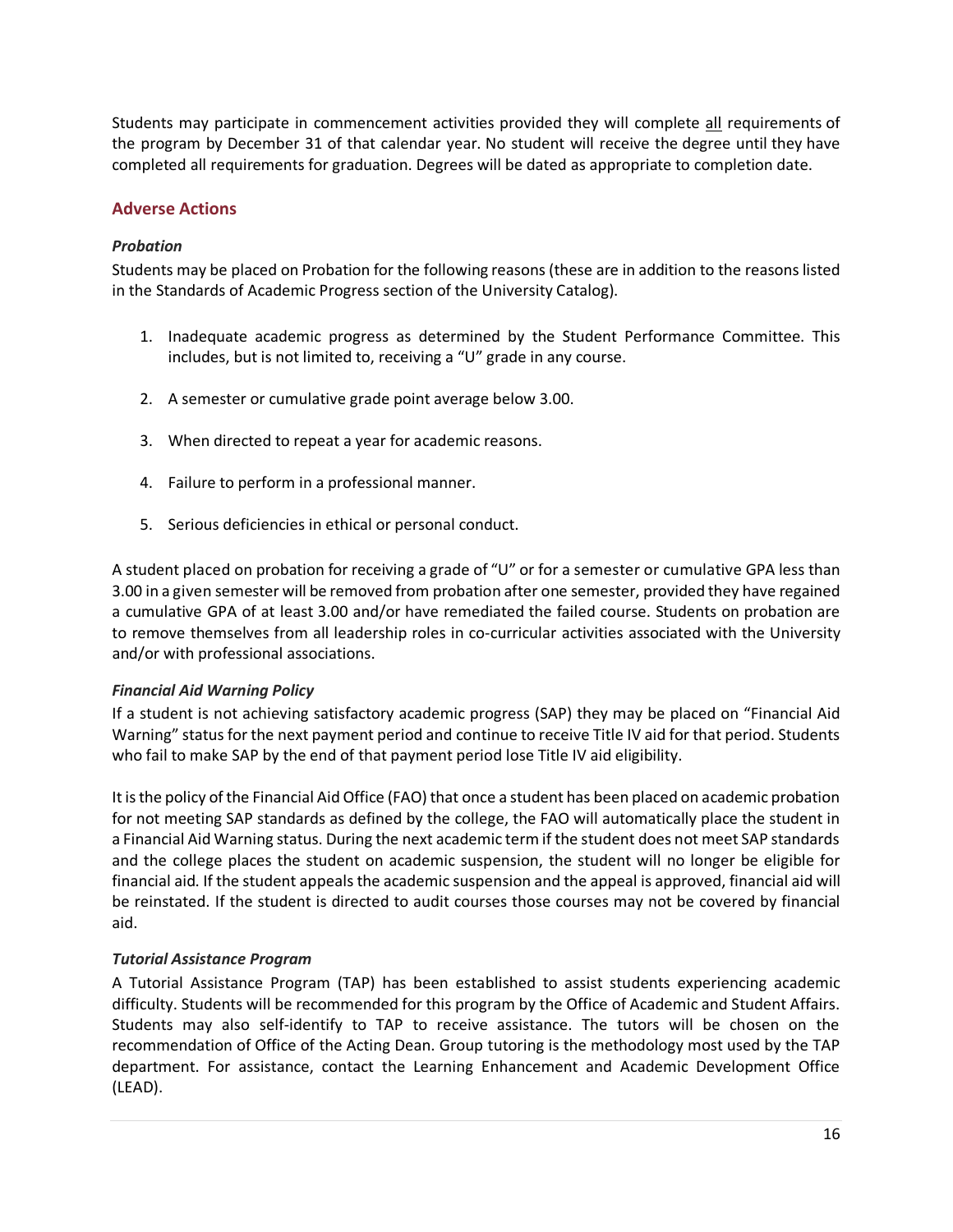#### *Remediation*

Where deemed appropriate, the Student Performance Committee, after consultation with the Acting Dean (or Acting Dean's designee) may recommend any one of the following options:

- 1. Successful completion of a comprehensive examination.
- 2. Successful completion of a series of exams.

Recommendations regarding remediation will be made on an individual basis after considering all pertinent circumstances. The final decision will be made by the Acting Dean, based upon the recommendation of the SPC. Course remediation by exam(s) will take place during the summer following the year in which the student failed the course. All summer remediation exams will take place no sooner than June 1 and no later than August 1 of the following summer after the student has failed a course. Students who require remediation but are unavailable on the designated examination date will not be allowed to progress in the curriculum and will be placed on academic suspension. If repeating a course is recommended by the SPC, the Acting Dean will work with the course director to design an appropriate remediation assignment.

A student who is required to remediate a course must be notified in writing by the Acting Dean (or Acting Dean's designee) at least 15 working days prior to the remediation date, or within 15 working days after the close of the academic year in which the student is presently enrolled, whichever comes first. Notification must be acknowledged with the electronic signatures of the Acting Dean (or designee) and the student.

The score/grade achieved by remediation will be the score/grade recorded except that the highest score/grade a student may earn by options 1 or 2 (above) is a score/grade of "C." The grade achieved by remediation will be recorded on the transcript next to the original grade.

#### *Academic Suspension*

No student is eligible for Title IV HEA programs if they are placed on Academic Suspension. Students on Academic Suspension are not registered as an active matriculant and should use this time to remediate the deficiency for which the Academic Suspension was levied.

#### *Dismissal*

Students may be dismissed if they earn more than two failing grades ("U" or "NCR"). If the cumulative grade point average remains below 3.00 after the student completes a total of nine (9) graded credit hours subsequent to being placed on academic probation, the student may be dismissed from the program.

Students who receive a "U" grade for GCBS 6999 (Research and Portfolio and Internship) may be dismissed regardless of GPA or academic standing in the program.

#### *Student Appeal Process*

At the conclusion of each academic term, the Student Performance Committee will review whether students have met the established Standards of Academic Progress. Recommendations by the Student Performance Committee are advisory to the Acting Dean, who will make the final decision and issue the notification to the student.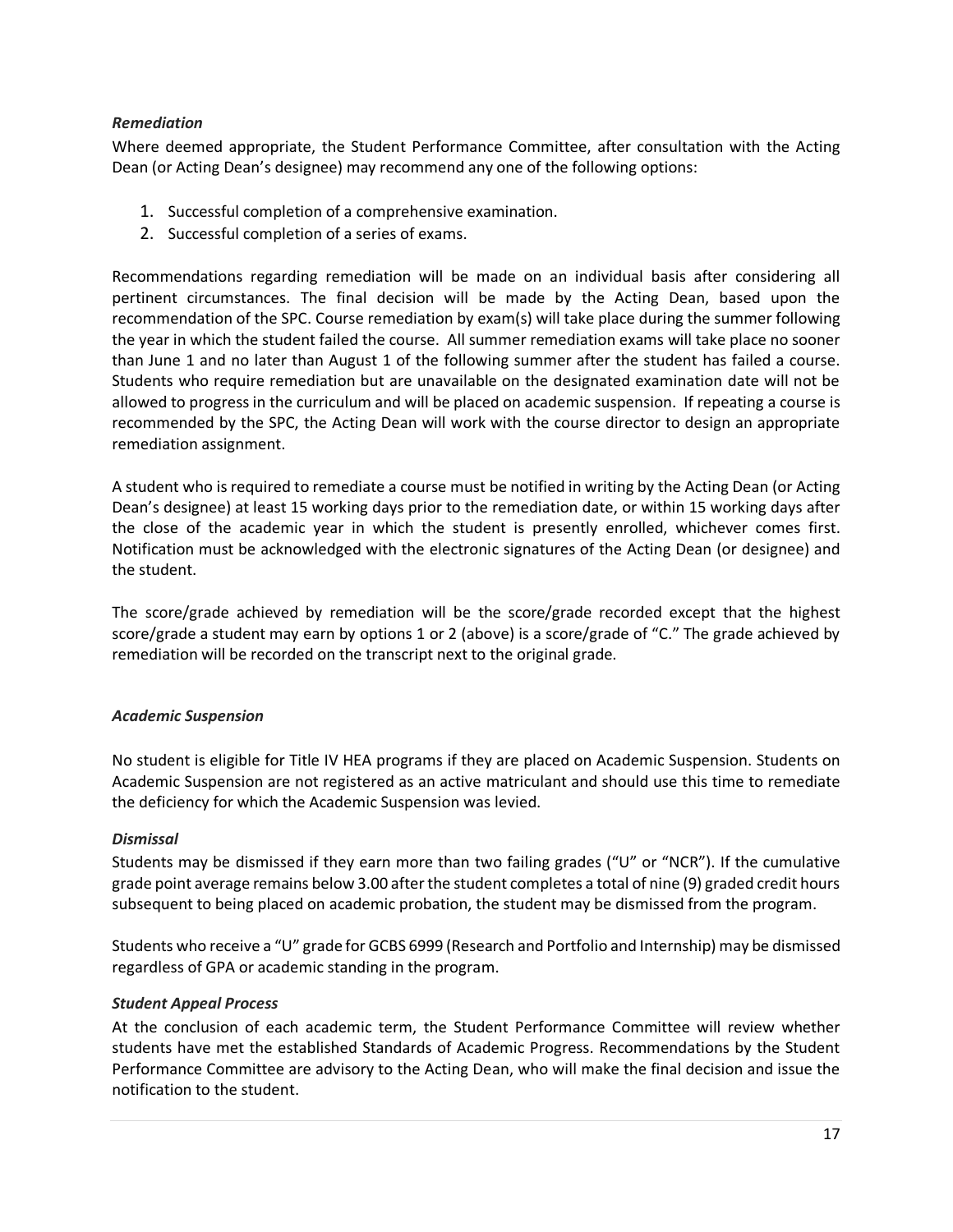In accordance with WesternU policy, the Acting Dean's decision may be appealed by the student to the SVP/Provost of Western University of Health Sciences. The decision of the SVP/Provost is final. For additional information, please see 'Student Appeal Process' section of the University Catalog.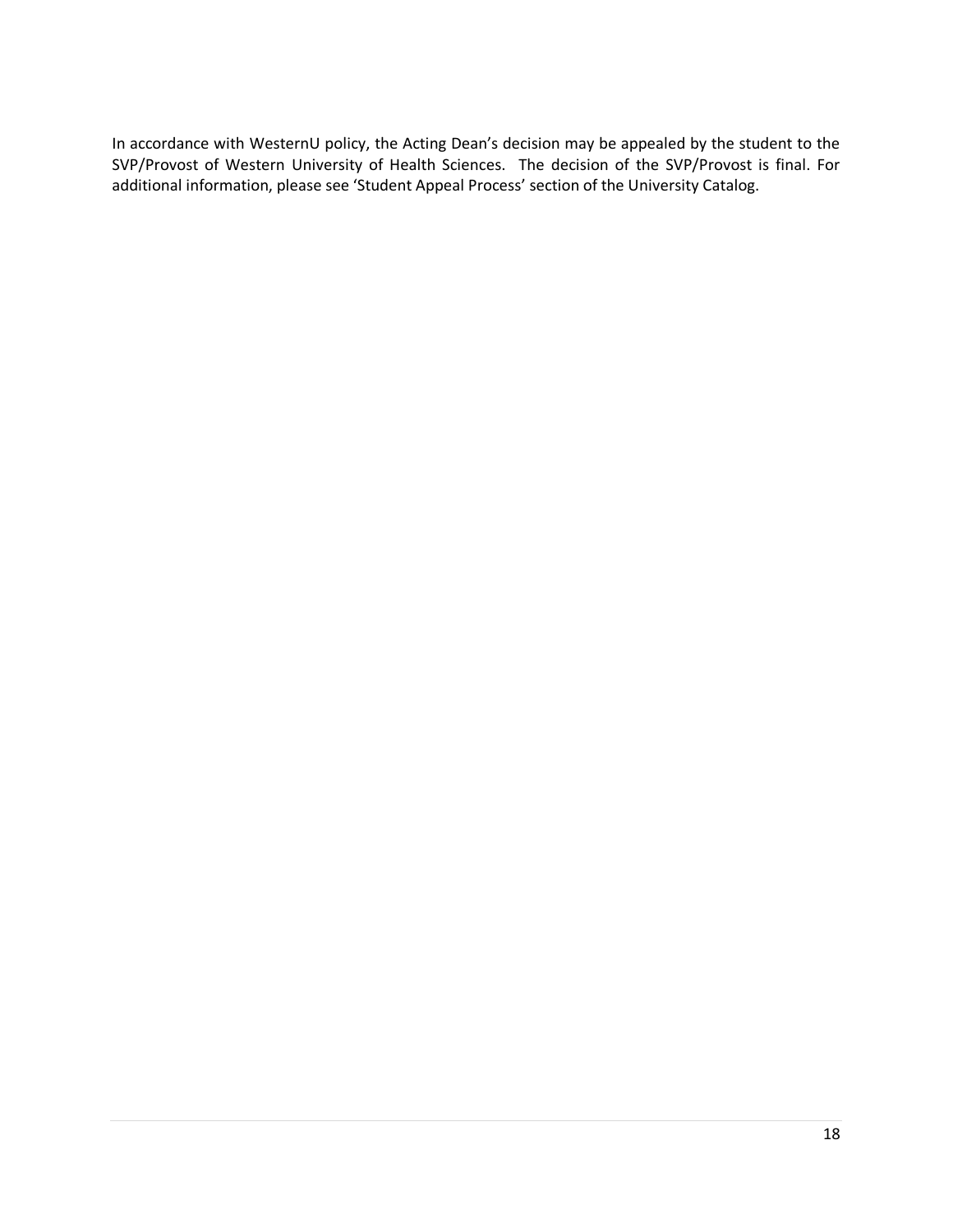# <span id="page-18-0"></span>**Evaluation and Grading**

#### <span id="page-18-1"></span>**Program Outcomes**

#### *Critical Thinking*

The MSBS graduate will be able to identify and understand critical issues in biomedical sciences. They should possess the ability to challenge and evaluate information using evidence-based research principles, as well as synthesize and integrate knowledge in the discipline, leading to new ideas, approaches, and research.

#### *Breadth and Depth of Knowledge*

The MSBS graduate will understand the current and historical theories, concepts, and models of biomedical sciences. They should possess the ability to access and evaluate the literature of the discipline and understand the major issues in the current state of knowledge. They should also possess an ability to transcend traditional disciplinary boundaries and effectively conduct original, discovery- based or applied research in biomedical sciences under the direct guidance of a faculty member.

#### *Interpersonal Skills*

The MSBS graduate will possess the ability to write and speak about the current issues of biomedical sciences to peers, practitioners, and the public. They should be able to articulate and demonstrate knowledge of the discipline and write and present scholarship information to professionals.

#### *Collaboration Skills*

The MSBS graduate will be able to collaborate with other members of the research team, with colleagues (both within the discipline and across related disciplines), and if appropriate, with other communities of interest in the conduct of a research program.

#### *Ethical and Moral Decision Making (Humanistic Skills)*

The MSBS graduate will understand and exhibit the professional standards for responsible and ethical conduct of research in biomedical sciences.

### *Life-Long Learning*

The MSBS student should be able to engage in life-long, self-directed learning to maintain and expand competence in the discipline, including staying abreast of current issues, methods, and approaches in biomedical sciences.

#### *Evidence-Based Research*

The MSBS student will have a solid grounding in the literature pertaining to a particular question and be able to understand and appropriately use the methods and techniques used for advancing knowledge in their field of study. They should be capable of designing, working within, and coordinating multidisciplinary research programs.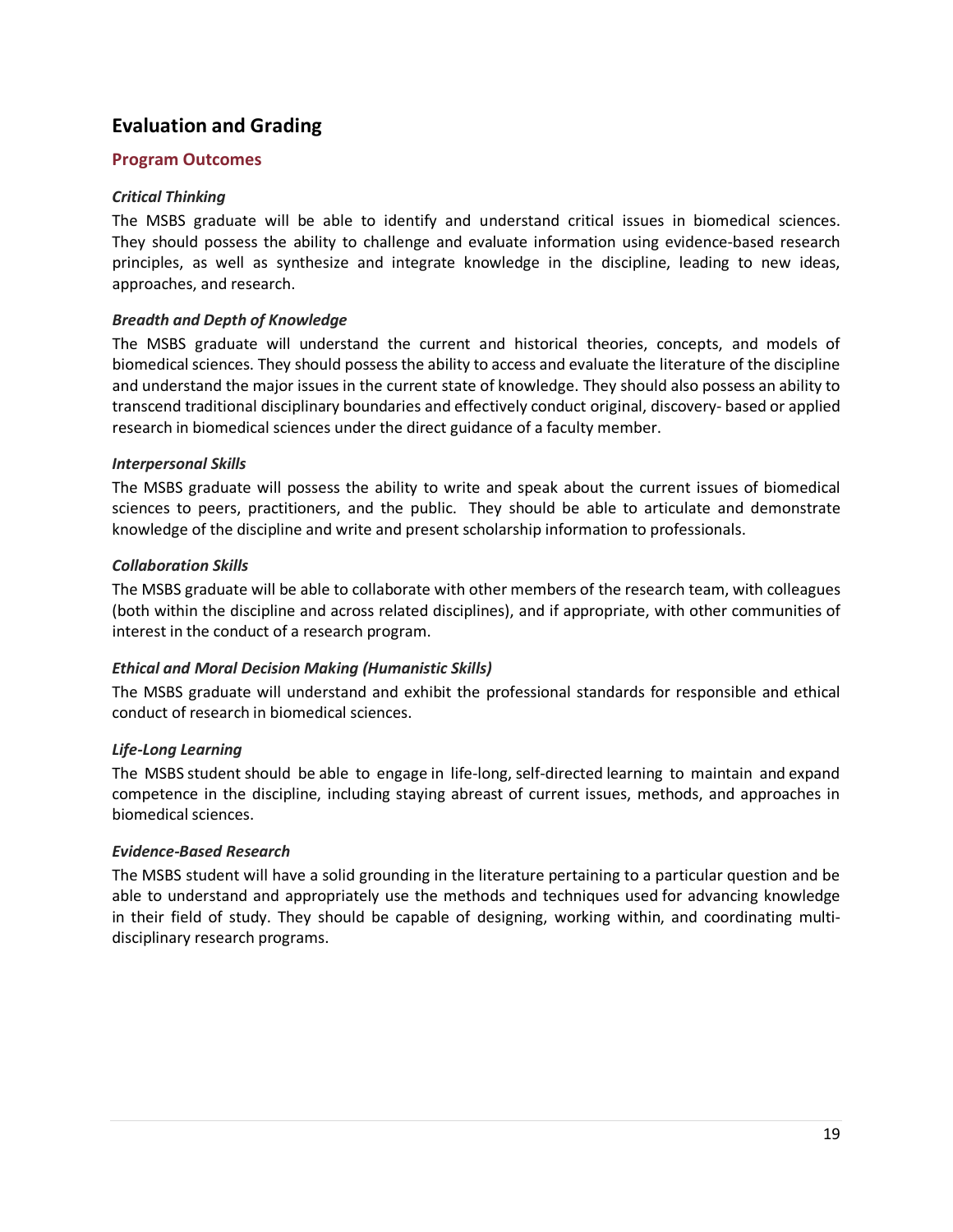# <span id="page-19-0"></span>**Grading Scale**

Final course grades are given based upon the traditional 4-point letter system, as follows:

| Grade      | <b>Equivalent</b>         | Percentage     | <b>GPA Points</b> |
|------------|---------------------------|----------------|-------------------|
| Α          | Outstanding               | $90 - 100\%$   | 4.00              |
| А-         | Excellent                 | $87.5 - 89.9%$ | 3.70              |
| B+         | Very Good                 | $85 - 87.4%$   | 3.30              |
| B          | Good                      | $80 - 84.9%$   | 3.00              |
| B-         | Above Average             | $77.5 - 79.9%$ | 2.70              |
| $C+$       | Satisfactory              | $75 - 77.4%$   | 2.30              |
| C          | <b>Marginally Passing</b> | $70 - 74.9%$   | 2.00              |
| U          | Unsatisfactory            | <70%           | 0.00              |
| <b>CR</b>  | Credit                    |                | N/A               |
| <b>NCR</b> | No Credit                 |                | N/A               |

#### *Administrative Grades*

| Grade      | <b>Equivalent</b>              | <b>GPA Points</b> |
|------------|--------------------------------|-------------------|
| AU         | Audit                          | N/A               |
|            | Incomplete                     | N/A               |
| M          | Missing                        | N/A               |
| TR         | Transfer                       | N/A               |
| w          | Withdrawal                     | N/A               |
| <b>WPC</b> | <b>Waived for Prior Credit</b> | N/A               |

#### <span id="page-19-1"></span>**Audit**

An "AU" (Audit) is assigned to a student who pays tuition for the course and attends class activities but does not complete examinations and does not receive course credit. However, under certain circumstances, at the discretion of the Acting Dean, a student who is repeating or undergoing remediation may be required to complete course examinations and/or other required work products while auditing the course for no grade.

#### <span id="page-19-2"></span>**Missing Grades**

A grade of 'M' for Missing will be input by the Office of the Registrar if a student's grade is not available by the deadline for grade submission. An 'M' grade is not included in the GPA calculation and will be replaced by the grade earned in the course once submitted by the course director/instructor. 'M' grades should not be used by the program in place of an Incomplete (I) grade.

#### <span id="page-19-3"></span>**Incomplete**

An Incomplete grade ("I") will only be assigned to students whose professional commitments and/or personal responsibilities prevent him or her from completing the requirements of the course. A student may remove an incomplete by completing course requirements within the following six calendar months or the final grade will be permanently recorded as a "U." This rule applies regardless of the student's enrollment status. A student not enrolled during the following six months must still successfully remove the "I" grade. The instructor must certify any grade changes. The "I" grade will remain on the student's transcript, along with the final grade assigned by the instructor.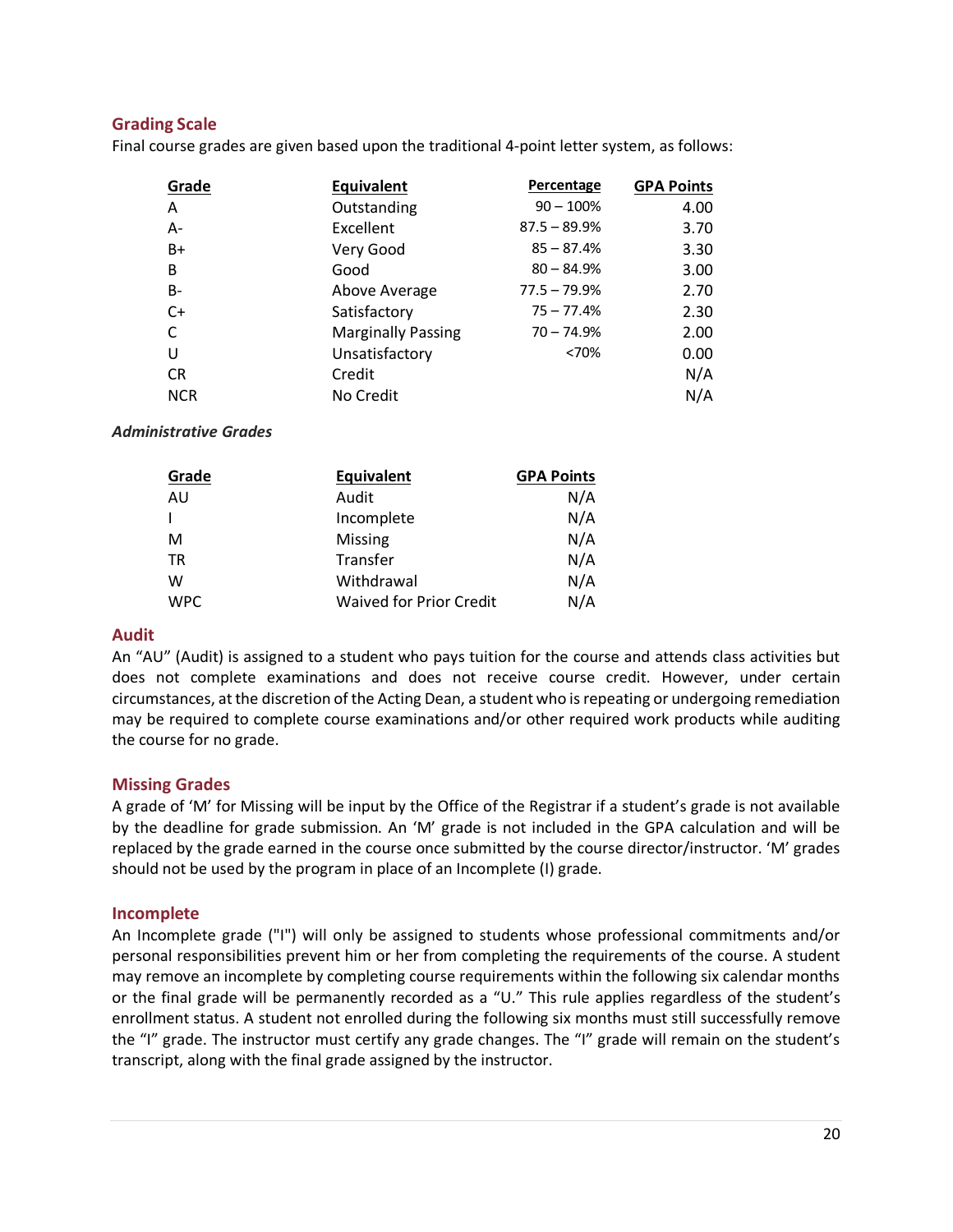#### <span id="page-20-0"></span>**Grade Reports**

Official grades are turned in to the Registrar by the Office of Acting Dean , at which time the online student records system, Self-Service (BanWeb), is updated. Official grade reports and unofficial transcripts will be available on the Self-Service (BanWeb) student records system throughout the academic year.

#### <span id="page-20-1"></span>**Grade Appeals Process**

If a student believes there is just cause to dispute a grade for a course, the procedure is as follows: Within five (5) days of receipt of the course grade, the student may request a review of the grade in writing to the Office of the Acting Dean.. The request must be accompanied by a narrative explaining the basis for the request. The narrative should fully explain the student's situation and substantiate the reason(s) for advocating a review of the prior decision. The Acting Dean may adjust the grade as appropriate.

Within five (5) days of receiving the grade, a student may appeal the grade to the Acting Dean. The Acting Dean will grant an appeal only if a claim of (1) bias, (2) the appearance of new material and documentable evidence that was not available at the time of the instructor's decision, or (3) procedural error that unfairly affected the decision-making process is substantiated. Within seven (7) working days, the Acting Dean shall issue a decision in writing to the student, which may affirm, modify, or reverse the previous action. The Acting Dean's decision is final in all course grade appeals.

#### <span id="page-20-2"></span>**Credit Hour Calculation**

The Graduate College of Biomedical Sciences awards one credit hour for every 15 contact hours.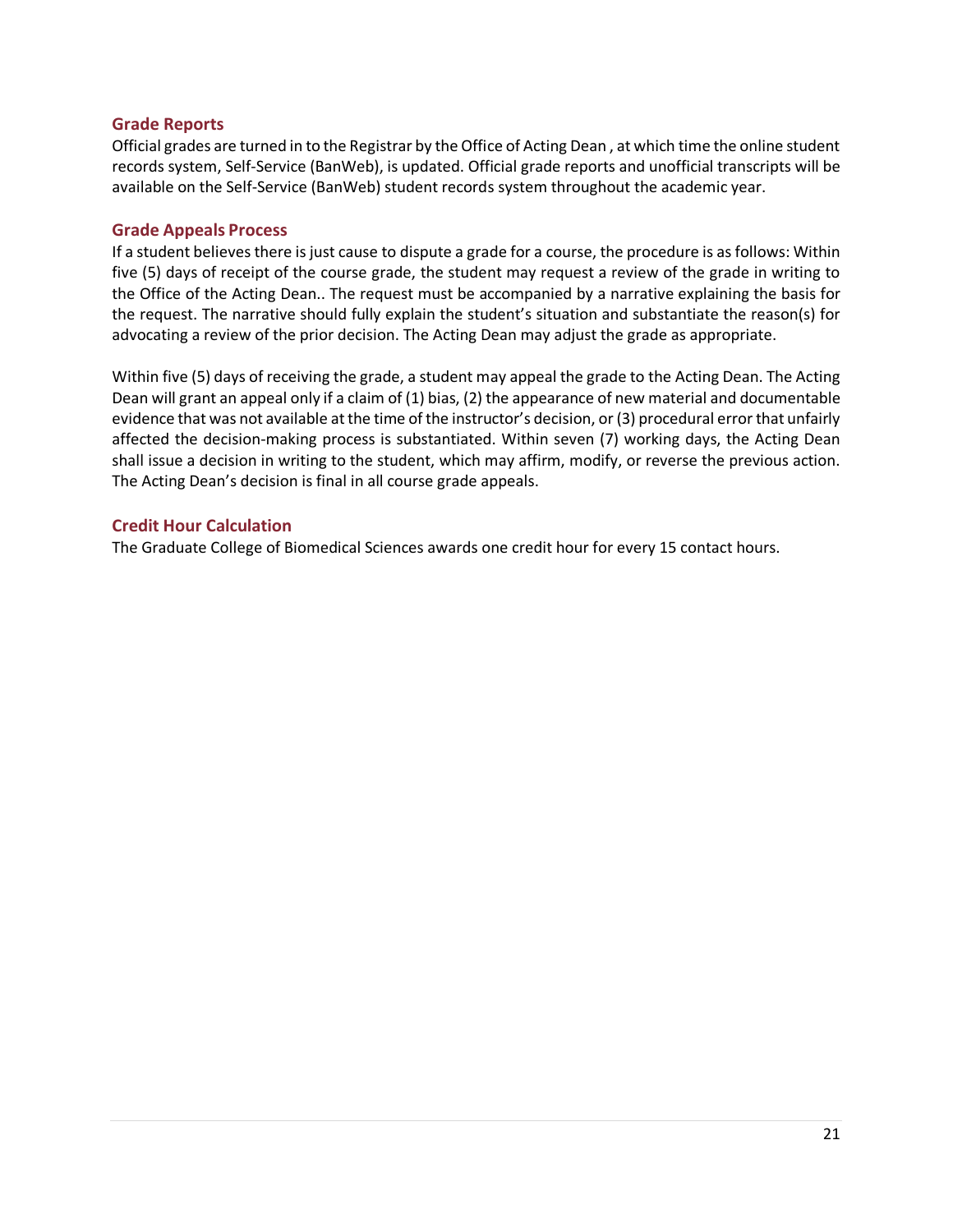# <span id="page-21-0"></span>**Curriculum Offerings**

To obtain a Master of Science in Biomedical Science, students must complete a minimum of 40 credit hours, which includes 14 credit hours of Didactic Core Courses, and 26 credit hours of Research and Elective credits.

# <span id="page-21-1"></span>**Didactic Core Courses**

| Fall, Year 1                                       |                                                    |                     |
|----------------------------------------------------|----------------------------------------------------|---------------------|
| Subject/Course #                                   | <b>Course Title</b>                                | <b>Credit Hours</b> |
| <b>GCBS 5040</b>                                   | Molecular and Cellular Basis of Life               | 3.00                |
| <b>GCBS 5060</b>                                   | Introduction to Biotechnology                      | 2.00                |
| <b>GCBS 5080</b>                                   | Biological Systems in Human and Animal Disease I   | 2.00                |
|                                                    | <b>Total Required Fall, Year 1 Credit Hours:</b>   | 7.00                |
| <b>Spring, Year 1</b>                              |                                                    |                     |
| Subject/Course #                                   | <b>Course Title</b>                                | <b>Credit Hours</b> |
| <b>GCBS 5081</b>                                   | Biological Systems in Human and Animal Disease II  | 2.00                |
| <b>GCBS 5086</b>                                   | <b>Bioinformatics</b>                              | 3.00                |
| <b>GBCS 5090</b>                                   | <b>Biomedical Statistics and Research Design I</b> | 2.00                |
| <b>Total Required Spring, Year 1 Credit Hours:</b> |                                                    | 7.00                |
|                                                    | <b>Total Required Credit Hours:</b>                | 14.00               |

# <span id="page-21-2"></span>**Research Core Courses**

| Subject/Course # | <b>Course Title</b>                 | <b>Credit Hours</b> |
|------------------|-------------------------------------|---------------------|
| <b>GCBS 6000</b> | Graduate Seminar                    | 2.00                |
| GCBS 6601        | Special Research Experience         | 3.00                |
| GCBS 6701        | <b>Directed Reading</b>             | 3.00                |
| GCBS 6999        | Research and Thesis                 | 8.00                |
|                  | <b>Total Required Credit Hours:</b> | 16.00               |

#### <span id="page-21-3"></span>**Elective Courses**

| Subject/Course # Course Title |                                              | <b>Credit Hours</b> |
|-------------------------------|----------------------------------------------|---------------------|
| <b>GCBS 5051</b>              | <b>Genetics</b>                              | 2.00                |
| GCBS 6101                     | <b>Advanced Topics in Immunology</b>         | 2.00                |
| <b>GCBS 6501</b>              | <b>Advanced Topics in Neurobiology</b>       | 2.00                |
| GCBS 6901                     | <b>Clinical Research</b>                     | 4.00                |
|                               | <b>Total Required Elective Credit Hours:</b> | 10.00               |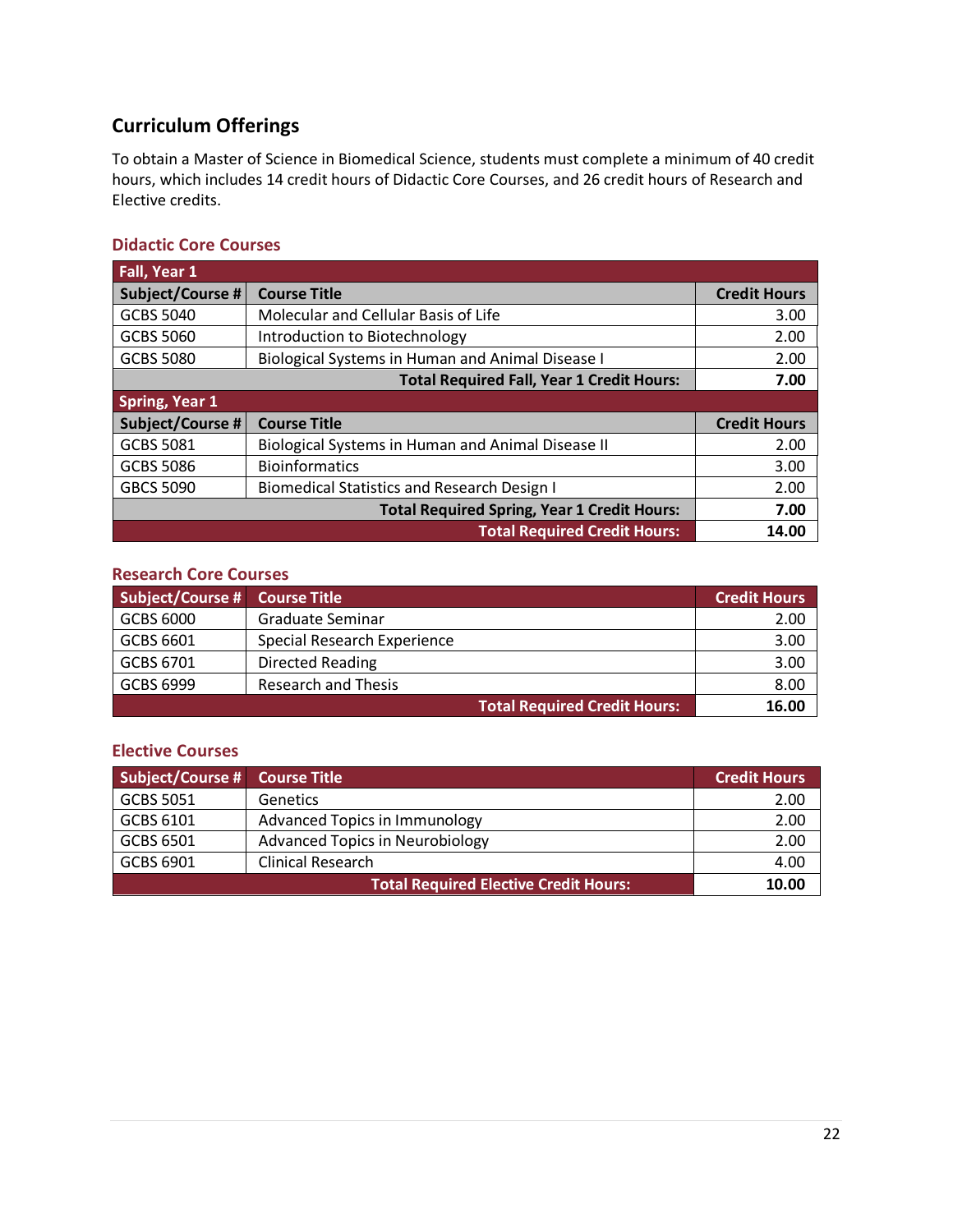# <span id="page-22-0"></span>**Course Descriptions**

All courses are awarded letter grades, except when indicated otherwise.

#### **GCBS 5040 Molecular and Cellular Basis of Life (3.0 credit hours)**

This course covers a wide range of topics in molecular and cellular basis of life. The goal of this course is to provide an integrative view of the general principles in molecular biology, biochemistry, cellular physiology, metabolism, and basic histology.

#### **GCBS 5051 Genetics (2.0 credit hours)**

The overall goal of this course is to reinforce to students the most important concepts and principles of genetics. Topics previously covered in earlier courses will be expanded and discussed in class. The key objective is to be able to apply concepts rather than merely memorizing information. Students will be applying these principles to real life examples and solving genetic problems.

#### **GCBS 5060 Introduction to Biotechnology (2.0 credit hours)**

This intense introductory course will provide theoretical knowledge, hands-on laboratory training, and practical computer bioinformatics skills necessary and sufficient to start practical work in biotechnology projects. This is a 16-week, 2-credit hour course (one lecture hour + one 3-hour lab session per week for 14 weeks, plus 2 weeks of assessment). In this course, the student will be trained in the basic principles and execution of laboratory techniques used in the biotechnology and R&D industries and in academic research. The topics may include recombinant DNA technologies, oligonucleotide synthesis, PCR, Gibson's assembly, mRNA, siRNA, cDNA, cloning, separation and analysis of DNA, in situ hybridization, DNA microchips and microarrays, bioinformatics tools, *in silico* sequence and macromolecular structure analysis, alignments, libraries, protein overexpression and purification, chromatography, electrophoresis, light scattering, spectroscopy, proteome and antibody microchips, structure based drug discovery, yeastbased technologies, stem cells, molecular imaging, animal models, drug delivery systems, and technology transfer. Hands-on experience in these techniques will be provided using equipment and protocols currently present in various WesternU laboratories. Students will be able to learn these techniques handson, troubleshoot procedures employing the techniques, and analyze and interpret experimental data obtained using these techniques.

#### **GCBS 5080 Biological Systems in Human and Animal Disease I (2.0 credit hours)**

The primary goal of this course is to provide an integrative view of the general principles in human and animal systems biology and related diseases, in the context of homeostasis and related phenomena. A secondary goal of this course is to foster student-centered learning skills and the confusing a variety of academic and scientific resources including textbooks, primary literature, review papers, scholarly online databases, and peer group discussions.

#### **GCBS 5081 Biological Systems in Human and Animal Systems II (2.0 credit hours)**

The Biological Systems in Human and Animal Disease II is a required course for students enrolled in the Master of Science in Biomedical Sciences. This course will sensitize students to the etiology, pathology, medical diagnostics and interventional modalities of important diseases or medical conditions that affect more than one physiological system. The goal of the course is to provide students with both a translational and humanistic perspective to diseases that currently have a large burden on our human societies.

#### **GCBS 5086 Bioinformatics I (3.0 credit hours)**

Participants in the course will develop proficiency in the application of bioinformatics in research through a variety of activities including: (1) in-class discussions of selected published papers; (2) hands-on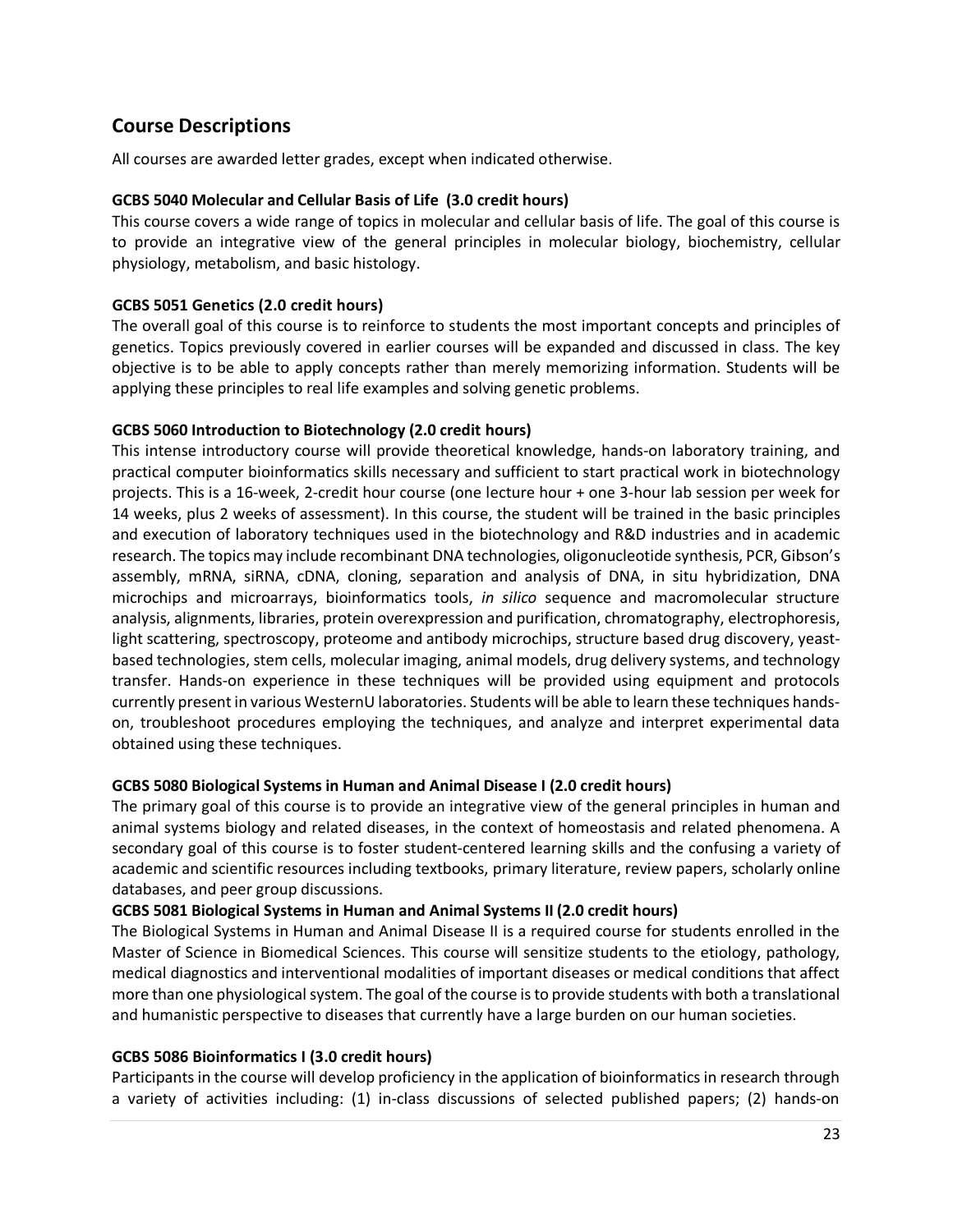experience using powerful, freely-available, bioinformatics resources; (3) working through material in course material and papers; (4) practice developing reasonable comparative genomics hypotheses; (5) practice designing and executing comparative genomics experiments to test hypotheses; (6) opportunities to interpret bioinformatics results in the context of specific hypotheses.

#### **GCBS 5090 Biomedical Statistics and Research I (2.0 credit hours)**

This course will introduce students to the key concepts in descriptive and inferential statistics required for the successful independent analysis of large clinical and/or biological datasets. Various topics will include central tendency, variability, statistical power, hypothesis testing, conditional probability, correlation analysis, analysis of variance, and regression analysis. An important goal of this class is to transform the student into a competent and proficient statistician who can carry out a detailed statistical analysis of real-world data and explain the analysis and its significance to others. In order to achieve this goal, the course will be taught in a manner that facilitates student-centered learning and requires students to work together to learn, explain and communicative statistical concepts. Students will learn to identify, understand, discuss, and evaluate the statistical methods and findings presented in published research papers. Students will apply their knowledge of statistics to problem sets and projects throughout the course. Because the application of statistics requires access to powerful and scalable statistical software, this course requires students to become proficient with the freely available software package R, which is widely used in applications ranging from clinical trials to genomic analysis. Students who successfully complete this class will be able to apply statistical reasoning and methods to specific research questions and projects.

### **GCBS 6000 Graduate Seminar (1.0 credit hour)**

This course exposes graduate students to high-caliber basic and applied research through campus wide research seminar series, sponsored by many colleges on the Pomona campus. Students are assigned reading material related to the seminar topic and engage in an informal discussion of the topic, led by a faculty member, before attending the seminar. . Students may also have opportunities to interact with guest speakers in informal settings before or after the seminars. Repeatable up to the required total of two credit hours in 1-unit increments.

### **GCBS 6101 Advanced Topics in Immunology (2.0 credit hours)**

As a comprehensive elective course in immunology, the topics covered here include a broad but intensive examination of the cells and molecules of the immune system. Special attention is given to the experimental approaches that led to the modern principles of immunology. Examination of the regulatory interactions among different components of the immune system and the deleterious effects of aberrant immune processes will occur. Relevant and recent primary literature articles will be introduced for reading, summary, and subsequent group discussion.

### **GCBS 6501 Advanced Topics in Neurobiology (2.0 credit hours)**

This elective course covers a broad and extensive range of topics in advanced neurobiology and is designed to give the student a more thorough understanding of neuronal function. In keeping with one of the original and basic programmatic tenets of the GCBS curriculum, learning will be student oriented and driven.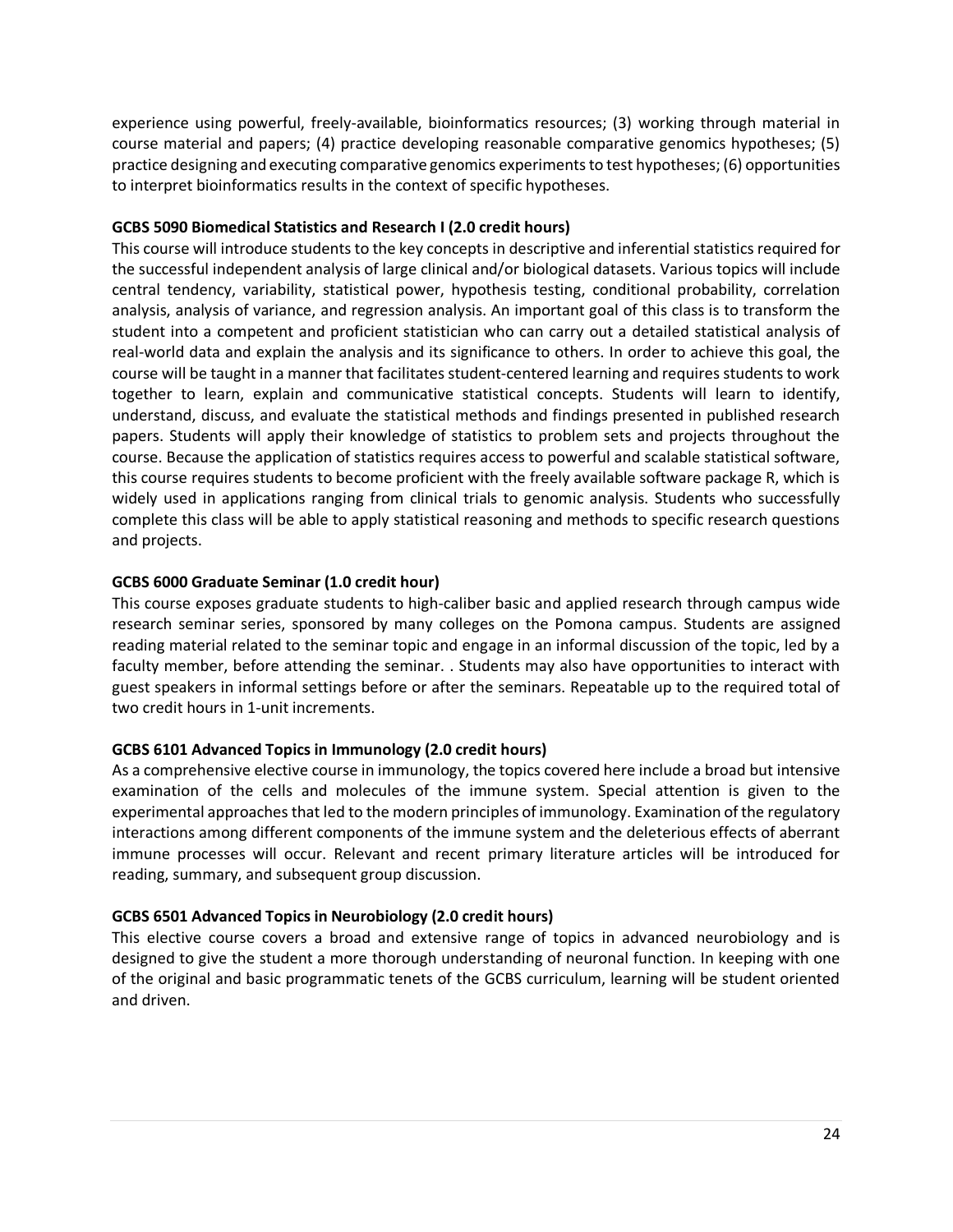#### **GCBS 6601 Special Research Experience (1.0 – 3.0 credit hours)**

Assigned laboratory experiences, either on or off-campus, introducing students to the research techniques and protocols under the guidance of a faculty member at Western University of Health Sciences.

#### **GCBS 6701 Directed Reading (1.0 – 3.0 credit hours)**

This course is an independent study course consisting of individualized readings in various topics in the biomedical sciences. Directed readings allow detailed study of topics pertinent to research encountered in laboratory rotations or subjects that are not otherwise addressed in the MSBS curriculum. The student will be expected to work with an instructor to develop a reading list and to define course objectives.

#### **GCBS 6901 Clinical Research (4.0 credit hours)**

This course will cover detailed practical instruction on how to design cross-sectional, cohort, and casecontrol studies. We will focus on determining the required sample size to achieve a statistical power of 0.8 (or greater) for different study design. Energy will be spent on designing randomized blinded trials (either single blinded or double blinded). We will also deal with enhancing casual inference in observational studies. Ethical issues, surveys, data management will be covered in the course as well. Prerequisite: Knowledge of biostatistics and some concept of epidemiology or approval from the course instructor.

#### **GCBS 6999 Research and Thesis (1.0 – 8.0 credit hours, CR/NCR)**

Completion of a thesis is a requirement for the Master of Science in Biomedical Sciences degree program. The thesis will be based on a research project that the student works on during their enrollment in the MSBS program. The faculty advisor (thesis advisor) will help the student select a topic and mentor the student in his/her progress. Students are expected to prepare a thesis proposal, attend regular meetings with his/her thesis/faculty advisor and other thesis committee members. Submission and oral defense of the written thesis is required to complete the program. The last part of the thesis defense includes a comprehensive examination. Repeatable to a maximum of 8 credit hours.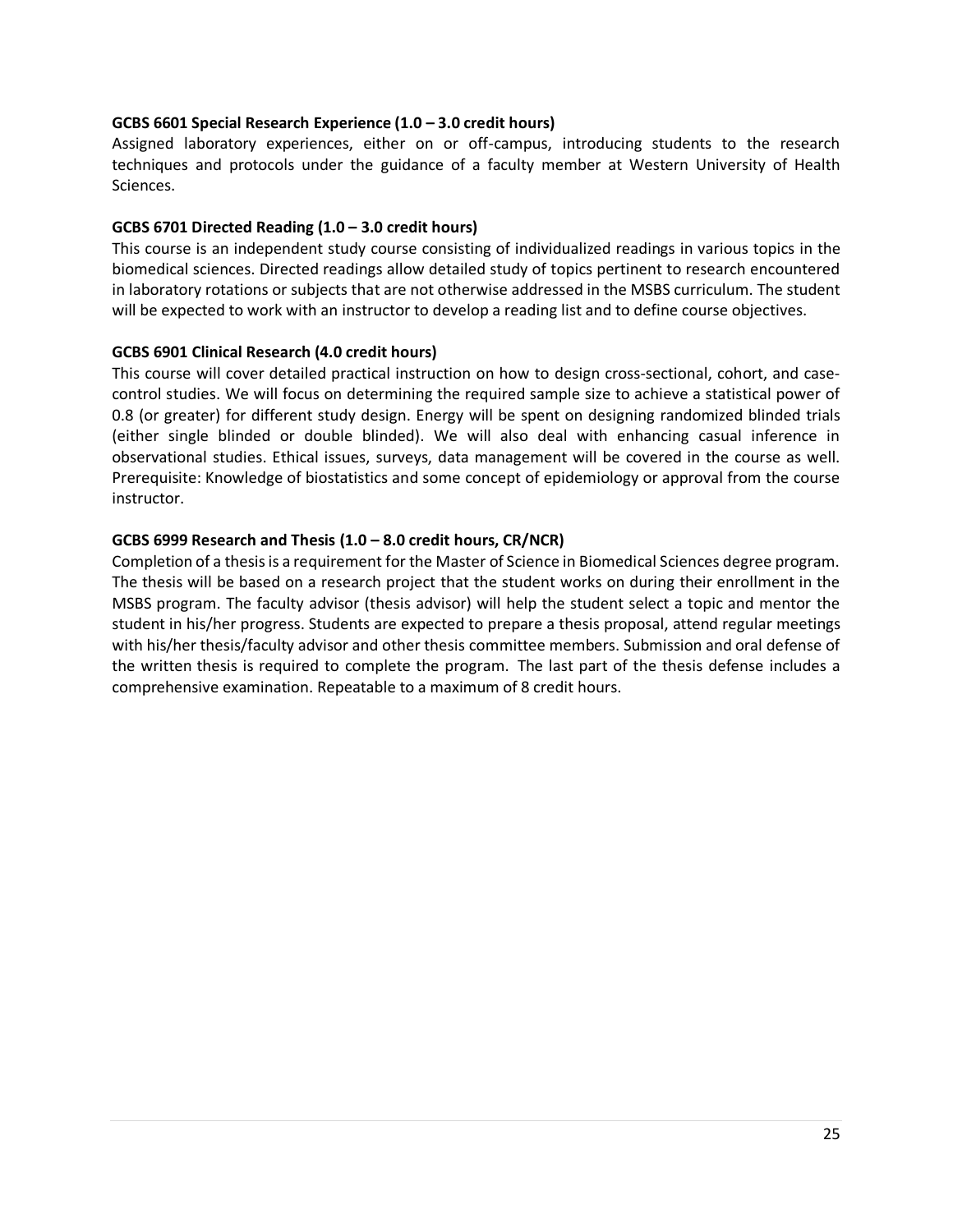# <span id="page-25-0"></span>**Honors and Awards**

The following awards are considered for presentation to MSBS students annually:

Deans' List East-West Scholarship Who's Who Among Students in American Colleges and Universities